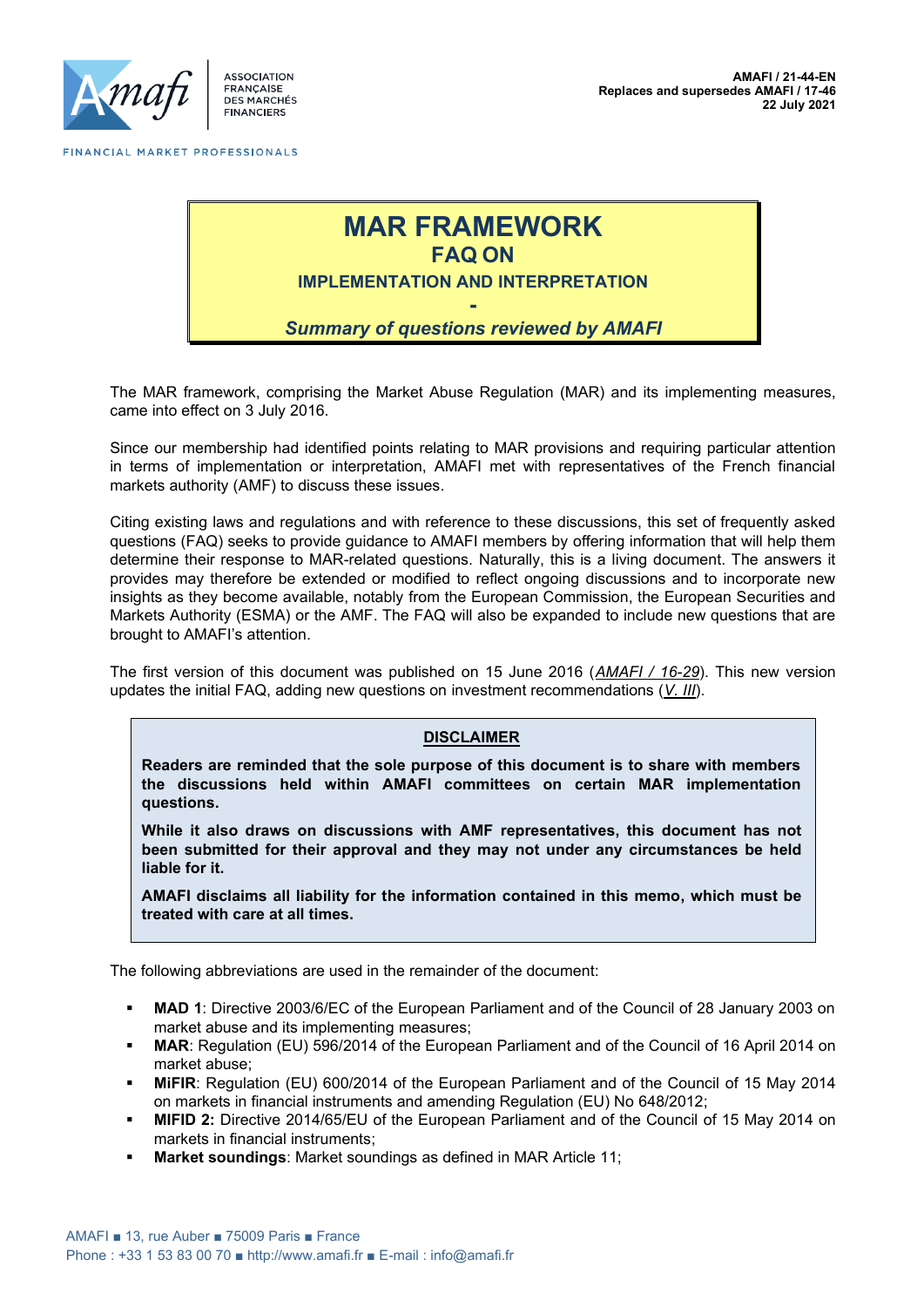

- **R 2016/347:** Commission Implementing Regulation (EU) 2016/347 of 10 March 2016 laying down implementing technical standards with regard to the precise format of **insider lists** and for updating insider lists in accordance with Regulation (EU) No 596/2014 of the European Parliament and of the Council;
- **DR 2016/958**: Commission Delegated Regulation (EU) 2016/958 of 9 March 2016 supplementing Regulation (EU) No 596/2014 of the European Parliament and of the Council with regard to regulatory technical standards for the technical arrangements for objective presentation of **investment recommendations** or other information recommending or suggesting an investment strategy and for disclosure of particular interests or indications of conflicts of interest;
- **DR 2016/957:** Commission Delegated Regulation (EU) 2016/957 of 9 March 2016 supplementing Regulation (EU) No 596/2014 of the European Parliament and of the Council with regard to regulatory technical standards for the appropriate arrangements, systems and procedures as well as notification templates to be used for **preventing, detecting and reporting** abusive practices or **suspicious orders or transactions**;
- **DR 2016/960**: Commission Delegated Regulation (EU) 2016/960 of 17 May 2016 supplementing Regulation (EU) No 596/2014 of the European Parliament and of the Council with regard to regulatory technical standards for the appropriate arrangements, systems and procedures for disclosing market participants conducting **market soundings**.

 $SO_2$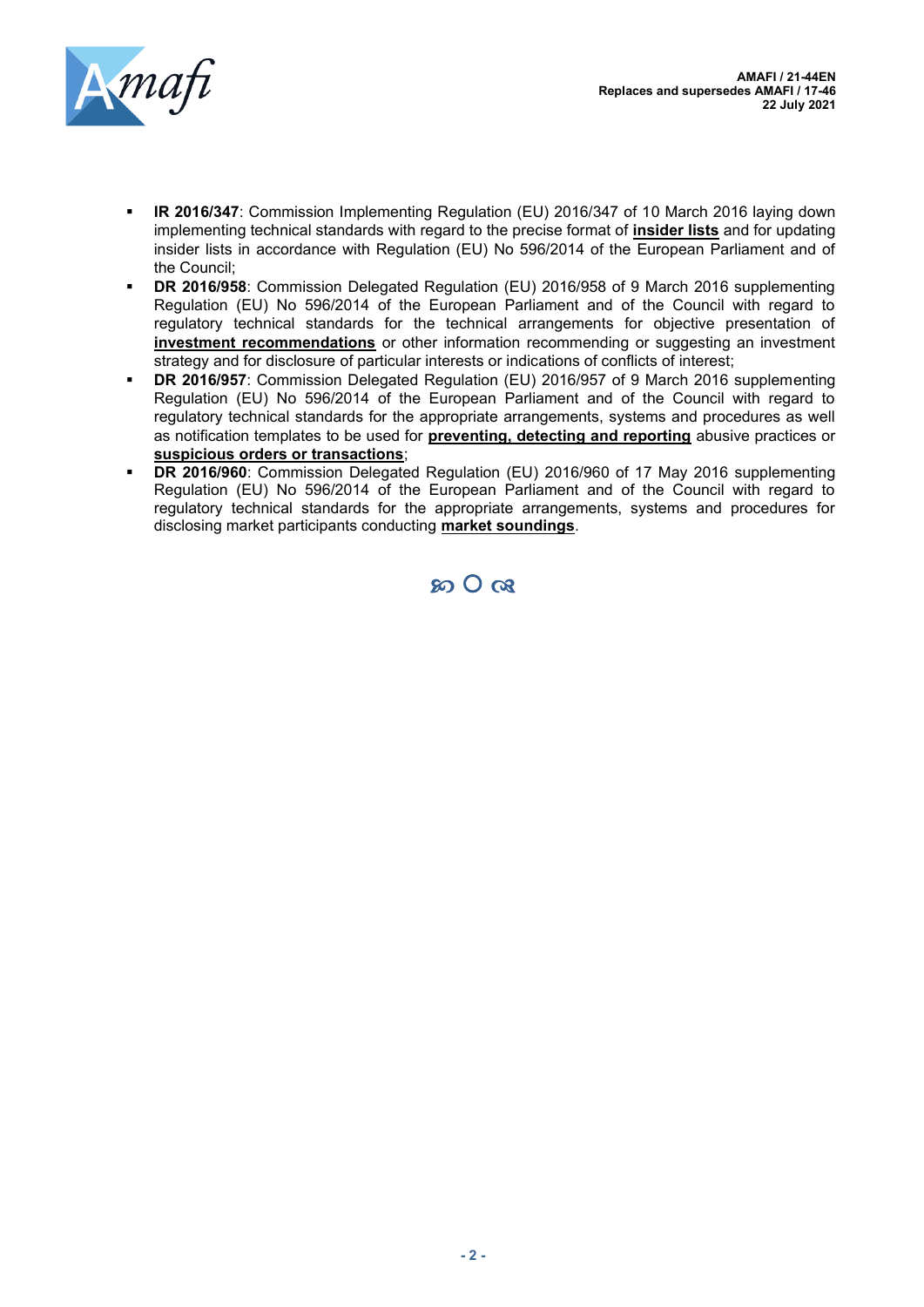

**AMAFI / 21-44EN Replaces and supersedes AMAFI / 17-46 22 July 2021**

# **Contents**

| I.   |      |                                                                                                                                                                                           |  |
|------|------|-------------------------------------------------------------------------------------------------------------------------------------------------------------------------------------------|--|
|      | 1.1. | Given data privacy issues, how should ISPs manage insiders from third parties?  5                                                                                                         |  |
|      | 1.2. | How does the section on permanent insiders relate to the section on deal-specific or event-                                                                                               |  |
|      | 1.3. | On the topic of national identification numbers, how should firms go about developing their<br>IT systems in the absence of a harmonised framework for national identification numbers in |  |
|      |      | 1.4. What is the best way to deal with the fact that it may be difficult or even impossible to gather                                                                                     |  |
|      | 1.5. | Should insiders' personal data be stored in IT systems that are specific to insider lists? 6                                                                                              |  |
| Ш.   |      |                                                                                                                                                                                           |  |
|      | 2.1. | How should persons receiving market soundings be informed that communications will be                                                                                                     |  |
|      | 2.2. | What are the "factors" that may impact the estimation of when the information will cease to                                                                                               |  |
|      | 2.3. | Does a market sounding necessarily entail the transmission of inside information?  8                                                                                                      |  |
|      | 2.4. | Is it possible to act "on behalf and on the account" of an issuer without a written mandate? 8                                                                                            |  |
|      |      | 2.4.a Can an ISP that participates in a call for bids conducted by an issuer be deemed to be                                                                                              |  |
|      | 2.5. | Is the provision of information for the purpose of negotiating a Euro PP transaction                                                                                                      |  |
|      | 2.6. | Do MAR provisions on market soundings apply to 'solicitations of interest' and pilot fishing?<br>10                                                                                       |  |
|      | 2.7. | According to what criteria might takeover bids and mergers be subject to market sounding                                                                                                  |  |
|      | 2.8. |                                                                                                                                                                                           |  |
|      | 2.9. |                                                                                                                                                                                           |  |
|      |      | 2.10. Can a reverse enquiry by a potential investor to an ISP concerning the securities of an                                                                                             |  |
|      |      | 2.11. Is an ISP subject to market sounding provisions if it contacts investors to clarify the terms of                                                                                    |  |
|      |      | 2.12. Do the market sounding rules apply when ISPs query investors ahead of block trades or                                                                                               |  |
|      |      | 2.13. Is contact with investors conducted in the context of securitisation transactions subject to                                                                                        |  |
| III. |      |                                                                                                                                                                                           |  |
|      | 3.1. | Is it necessary to list previous recommendations if the direction of the recommendation for                                                                                               |  |
|      |      |                                                                                                                                                                                           |  |
|      | 3.2. | How should net long and short positions to be disclosed in investment recommendations be                                                                                                  |  |
|      | 3.3. | Who are the persons whose identity must be disclosed in the recommendation? 17                                                                                                            |  |
|      | 3.4. | How should the list of recommendations issued over the past 12 months be drawn up? 17                                                                                                     |  |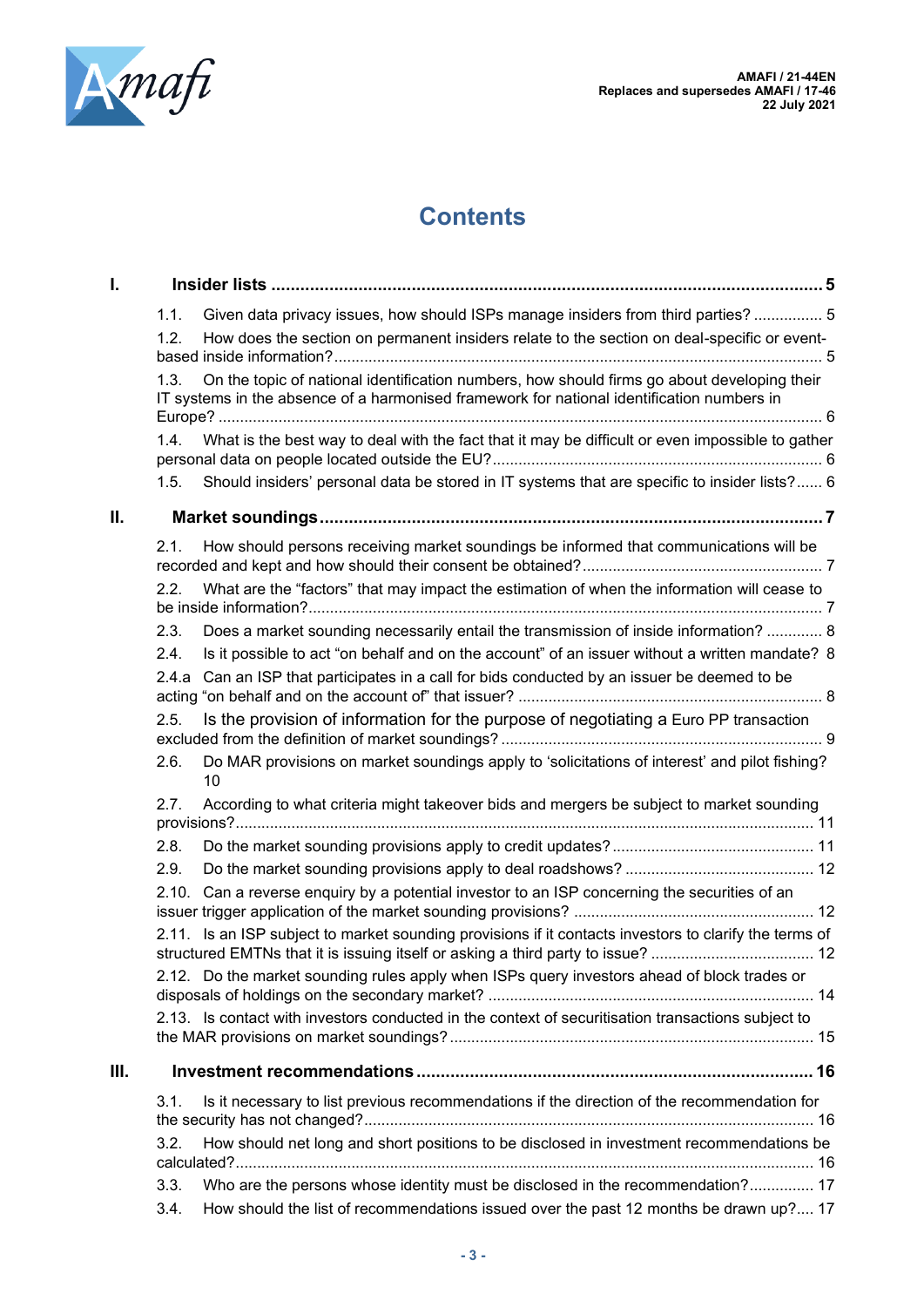

|     | 3.5. | How does one determine whether an investment recommendation pertains to the same             |  |
|-----|------|----------------------------------------------------------------------------------------------|--|
|     | 3.6. | How should a recommendation relating to an option strategy be analysed? 18                   |  |
|     | 3.7. | Who are the persons in respect of whom conflicts of interest must be disclosed? 19           |  |
|     | 3.8. | How should the obligation to disclose information on the price and date of acquisition of    |  |
|     |      | 3.9. Can a communication relating to factual elements - for example, reiterating information |  |
| IV. |      |                                                                                              |  |
|     | 4.1. | What information needs to be kept on orders or transactions that are identified as           |  |

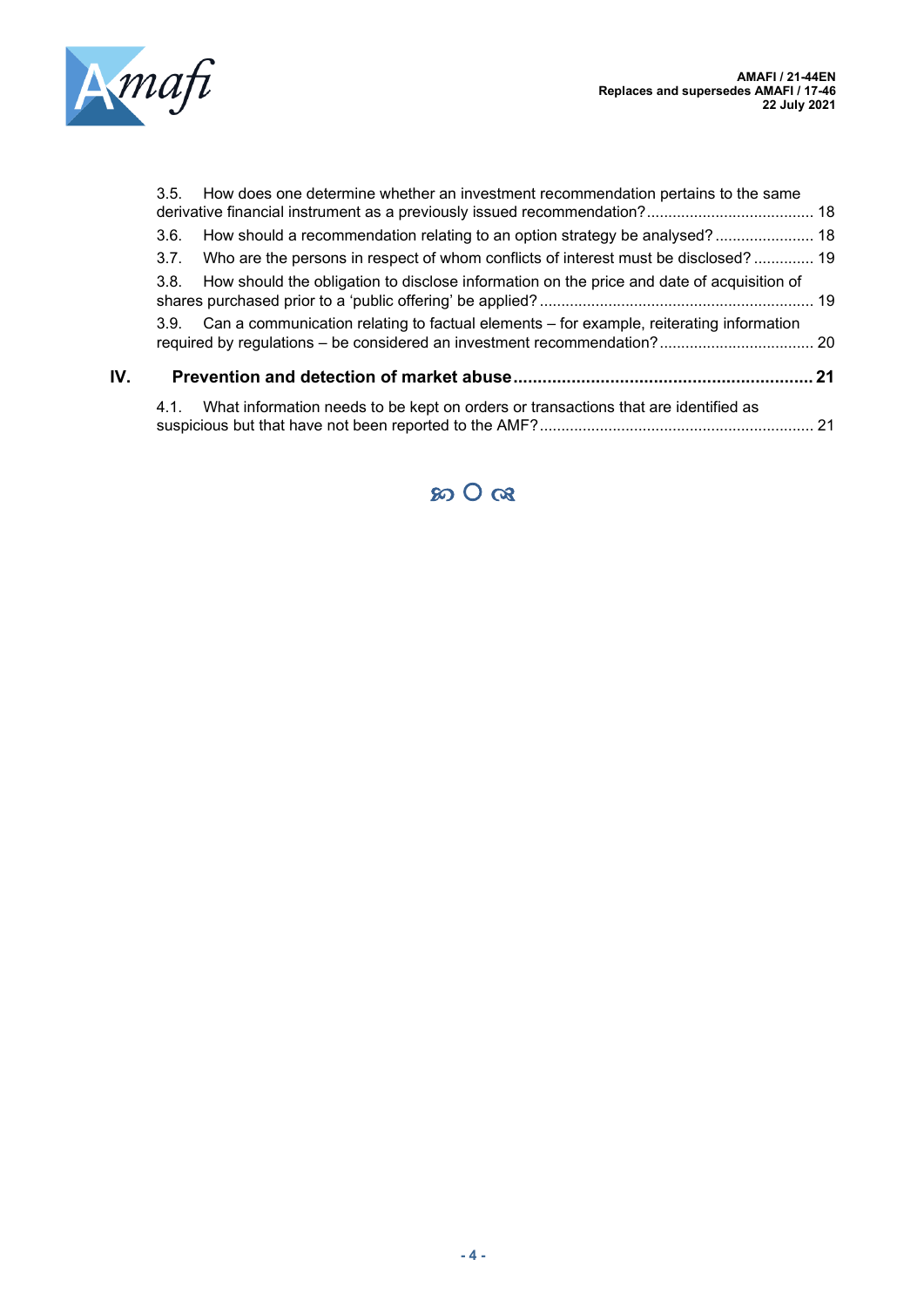

# <span id="page-4-0"></span>**I. INSIDER LISTS**

#### <span id="page-4-1"></span>**1.1. Given data privacy issues, how should ISPs manage insiders from third parties?**

**Answer of 15 June 2016:** The third parties considered here are legal entities operating outside the ISP, such as, for example, a legal firm that assists the ISP in a specific deal. MAR provides a framework for the format and content of insider lists by requiring certain pieces of personal information on insiders. In a given transaction, if individuals working for these third parties become insiders, the question is whether the ISP should add them to its own insider list and, if so, how it should go about gathering and keeping their personal data, particularly given the legal constraints connected with data privacy.

Until now, under the existing framework and based on a position published by the AMF, only the third party entity itself needed to be included in the ISP's insider list. That third party was then required in turn to maintain its own list of insiders, updating it to include the names of individual partners or employees with insider status.

In AMAFI's view, given the lack of indications to the contrary in the applicable measures, the amendments introduced by MAR to the framework for insider lists do not appear to call the cascade approach to keeping insider lists into question. The AMF is expected to confirm this interpretation through the amendments currently being made to its issuer policy on permanent disclosures and inside information, given the elements contained in the paper that it published on 20 April for a public consultation running until 30 May.

Any other solution would leave ISPs facing the issue of managing the personal data of people over whom they have no official authority in the absence of a direct reporting relationship.

#### <span id="page-4-2"></span>**1.2. How does the section on permanent insiders relate to the section on dealspecific or event-based inside information?**

**Answer of 15 June 2016:** MAR states that persons required to draw up and keep an up-to-date insider list "*may insert*" a supplementary section into their insider list with the details of individuals who have access at all times to all inside information (*IR 2016/347, Art. 2.2*). It says that "*the details of permanent insiders included in* [this section] *shall not be included in the other sections of the insider list*".

AMAFI believes that this provision cannot be interpreted as barring an ISP from adding an insider both to the section on permanent insiders (*IR 2016/347 Annex 1, Template 2*) and to the deal-specific section of the list (*IR 2016/347 Annex 1, Template 1*), if it deems it appropriate to do so in the light of its business activities or organisation.

AMAFI reiterates that the notion of a "permanent" insider is distinct from that of a "temporary" or "dealspecific" insider, which refers to someone who is an insider in relation to a specific transaction or event involving an issuer. It is up to each ISP to determine, based on its organisation and procedures, whether to classify the person in one or both of these categories.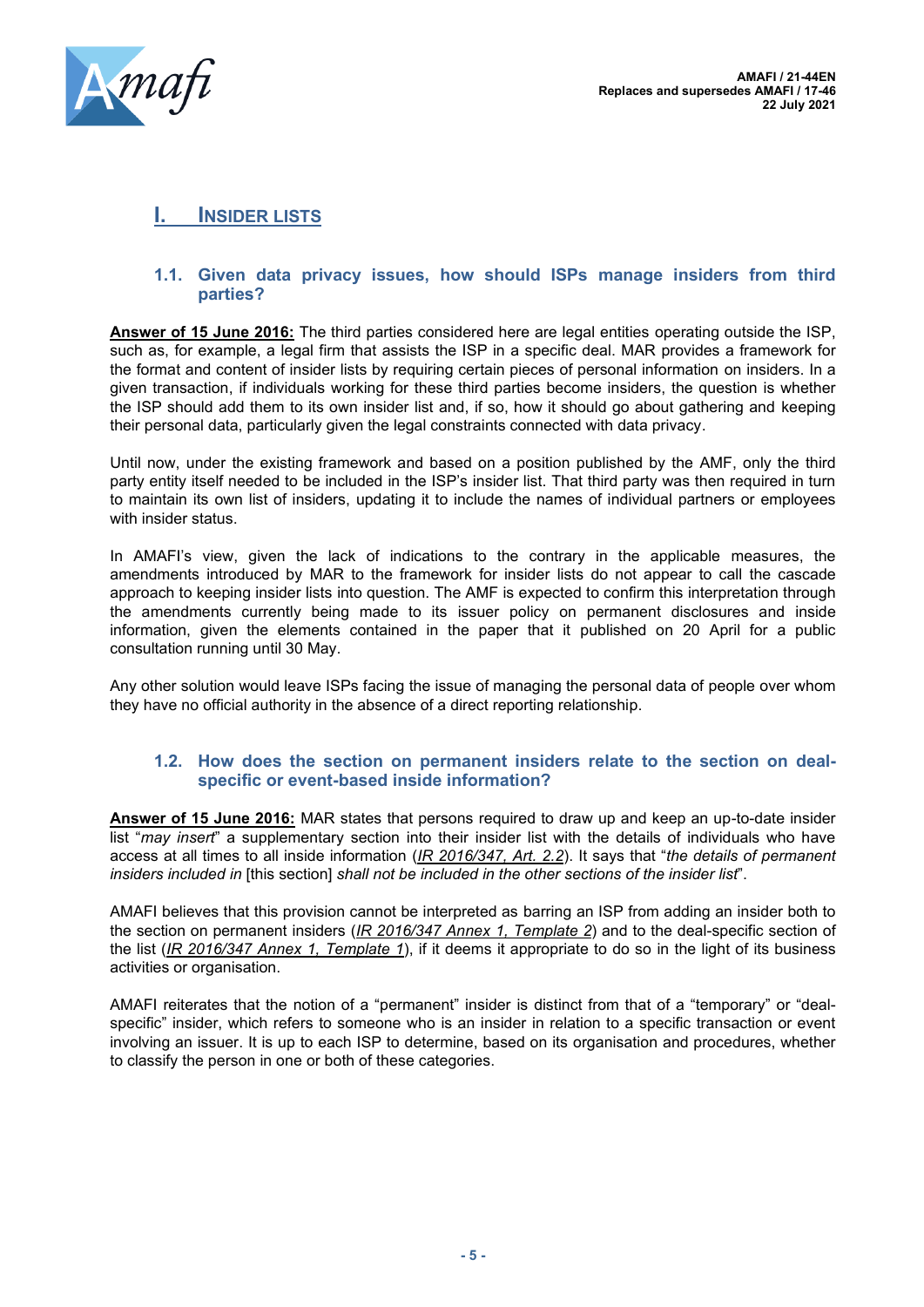

- For example, the ISP may decide that while a permanent insider has regular access to inside information on an issuer because his duties cause him to have routine dealings with that issuer (resulting in his inclusion in the "permanent insiders" section), that same person is not necessarily an insider in all deals involving that issuer.
- Conversely, the ISP may feel that a permanent insider who is actively involved in a given transaction should also be added to the deal-specific section.

#### <span id="page-5-0"></span>**1.3. On the topic of national identification numbers, how should firms go about developing their IT systems in the absence of a harmonised framework for national identification numbers in Europe?**

**Answer of 15 June 2016:** MAR does not make it mandatory to include national identification numbers in the format for insider lists. The regulation states clearly that this information should be provided "*where applicable*" (*IR 2016/347, Recital 5 and Annex 1*).

The AMF has confirmed the non-mandatory nature of this information<sup>1</sup>. This position is made even more necessary by the lack of a stable harmonised reference framework within Europe. AMAFI notes however that the list of identification numbers adopted by Member States is included in the MiFIR draft RTS on transaction reporting, so it is possible that the IR could be amended to make this information compulsory. This requirement would be applied according to the same implementation rules as those laid down for MIFIR.

#### <span id="page-5-1"></span>**1.4. What is the best way to deal with the fact that it may be difficult or even impossible to gather personal data on people located outside the EU?**

**Answer of 15 June 2016:** This question raises the issue of a potential conflict between MAR and data privacy requirements.

While this question can only be settled by the courts. AMAFI stresses that no one is expected to perform miracles. If an ISP is unable to provide the regulator with a version of the list containing all the requisite personal data for insiders based outside the EU, it should still be able to provide evidence of its efforts to obtain this information or the barriers under local law that prevent it from accessing such information.

By extension, and under the same conditions, AMAFI believes that the same answer could apply in a situation where an employee refuses to provide the ISP with personal data (personal phone number, for example).

#### <span id="page-5-2"></span>**1.5. Should insiders' personal data be stored in IT systems that are specific to insider lists?**

**Answer of 15 June 2016:** No. There is nothing in the legislation preventing personal data from being stored in two different sites or information systems. AMAFI believes that ISPs are free to keep these data in a dedicated IT system for insider lists or in the HR system, for example. If this option is taken, however, the ISP must still be able to quickly provide the regulator with all the information required pursuant to MAR.

<sup>&</sup>lt;sup>1</sup> See AMF Position-Recommendation DOC-2016-08, "Guide to ongoing disclosure and management of inside information", p.44, footnote 59.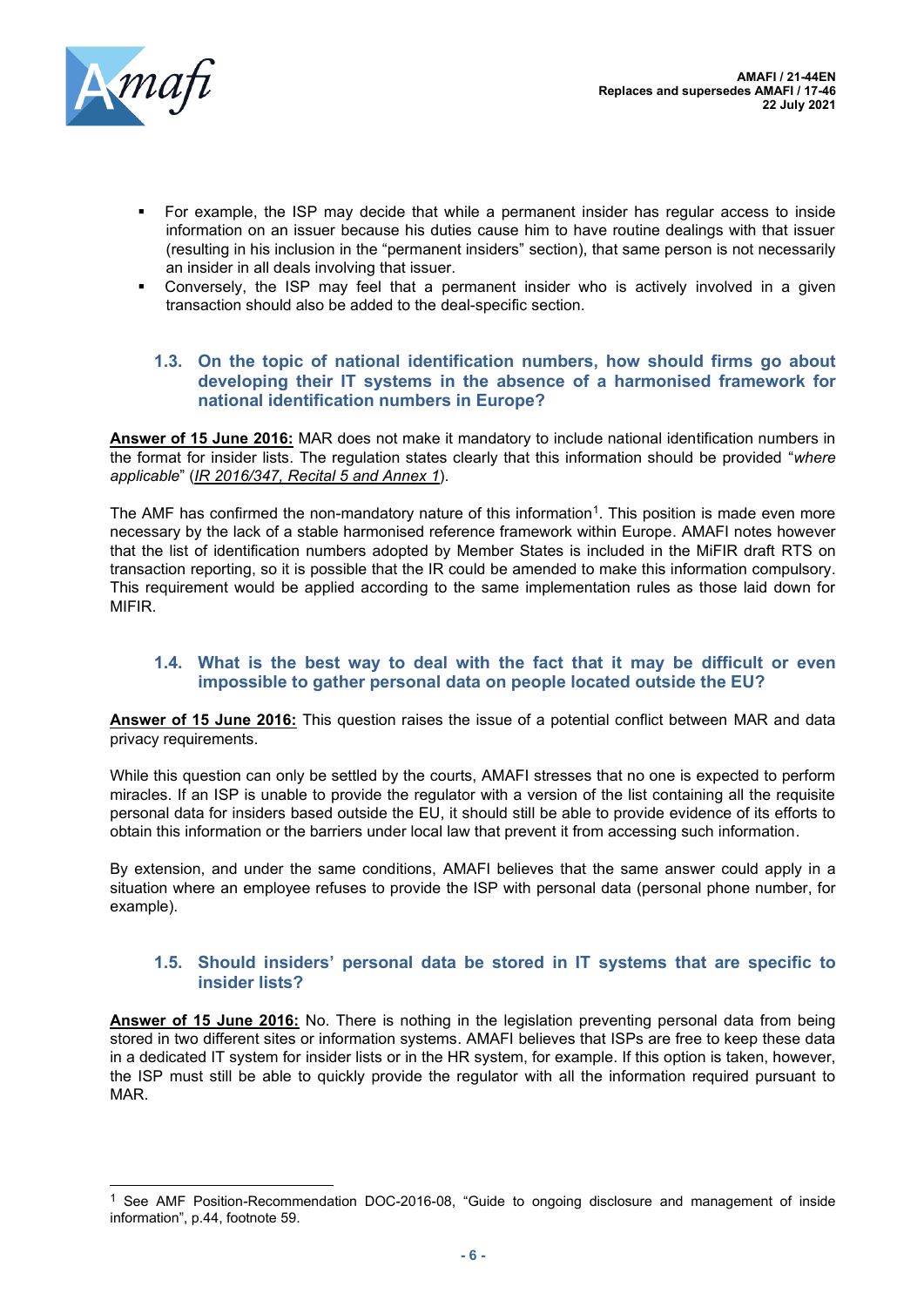

# <span id="page-6-0"></span>**II. MARKET SOUNDINGS**

#### <span id="page-6-1"></span>**2.1. How should persons receiving market soundings be informed that communications will be recorded and kept and how should their consent be obtained?**

**Answer of 15 June 2016:** Where the market sounding is conducted by recorded telephone lines, or audio or video recording is being used, the standard set of compulsory information to provide to persons receiving a market sounding should, according to the proposals put forward by ESMA, include a "*statement*" indicating that the conversation is recorded and the consent of the person receiving the market sounding to be recorded (*DR 2016/960, Art. 3.3 b*).

Does this "statement" have to be included in the script of every market sounding or could clients be provided with one-time information, in the contractual documentation, for example?

AMAFI points out that this obligation appears to be equivalent to that provided for in MiFID 2's organisational rules and specifically Article 16.7 on recording and keeping telephone and electronic communications<sup>2</sup> , which allows investment firms to provide a one-time "*notification*" when entering into relations with clients. In this instance, ESMA does not offer such an option, but does not propose banning it either. AMAFI therefore believes that the possibility of providing a general statement is workable, especially since the client "*notification*" referred to in MiFID 2 is, by virtue of the terms used, necessarily more formal than the specific "*statement*" for persons receiving market soundings provided for here by MAR. ISPs should therefore be able to provide general information to persons receiving market soundings, without having to repeat it every time they conduct a new sounding.

#### <span id="page-6-2"></span>**2.2. What are the "factors" that may impact the estimation of when the information will cease to be inside information?**

**Answer of 15 June 2016:** MAR states that: "*Where information that has been disclosed in the course of a market sounding ceases to be inside information according to the assessment of the disclosing market participant, the disclosing market participant shall inform the recipient accordingly, as soon as possible*" (*MAR, Art. 11.6*). To implement this provision, persons receiving soundings must be informed "*where possible"*, about "*the factors that may alter that estimation*" (*DR 2016/960, Art. 3.3e*).

AMAFI views this as merely an option rather than an obligation applicable to all soundings. The aim is to enable those conducting soundings to provide those receiving soundings with, for example, a suggested timeline for the deal, specifying that the timing could change depending on market conditions: these conditions constitute a "factor" that could impact the estimation of when the information will cease to be inside information.

<sup>2</sup> "*An investment firm shall notify new and existing clients that telephone communications or conversations between the investment firm and its clients that result or may result in transactions will be recorded.*" "*Such a notification may be made once, before the provision of investment services to new and existing clients.*"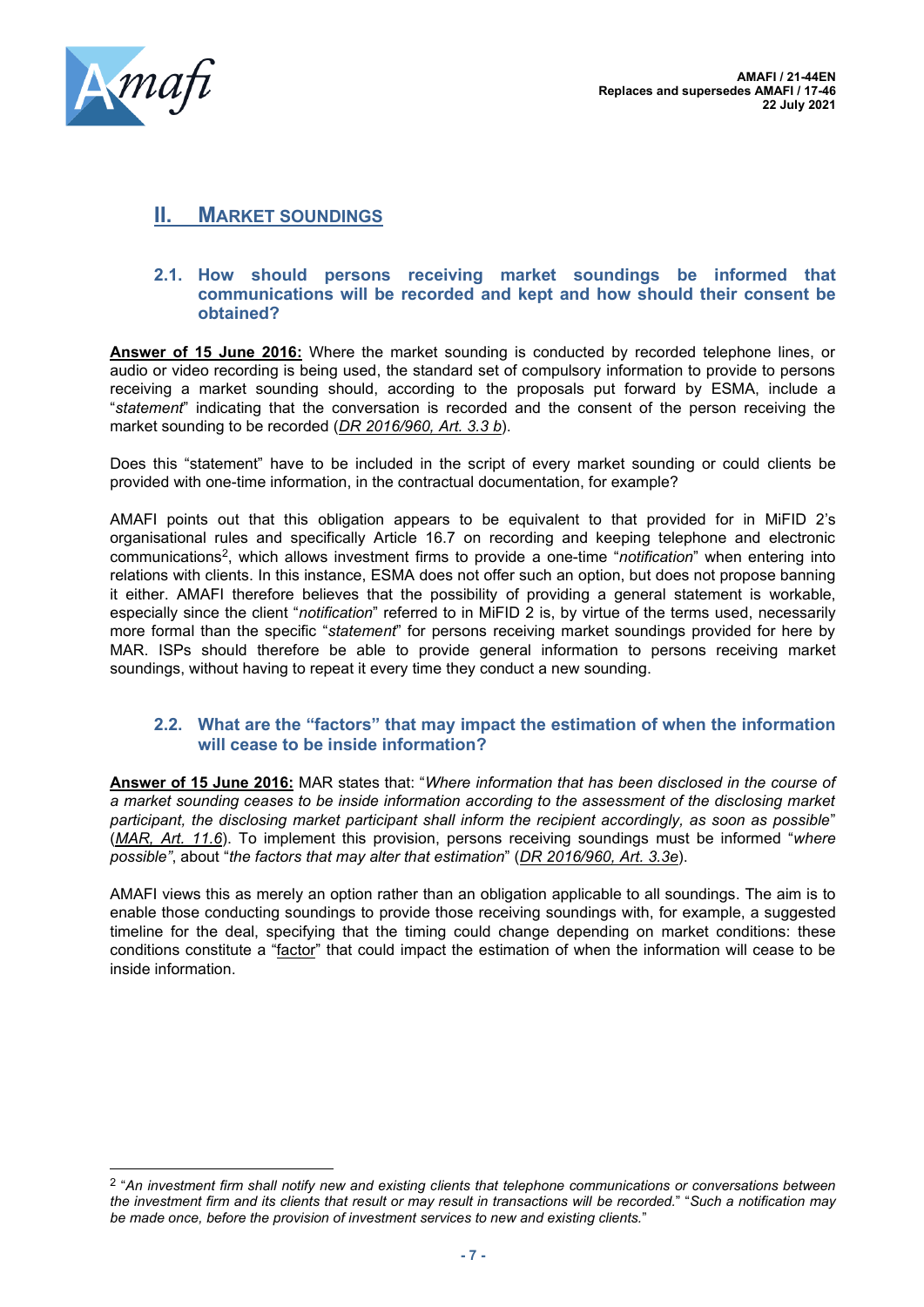

#### <span id="page-7-0"></span>**2.3. Does a market sounding necessarily entail the transmission of inside information?**

**Answer of 15 June 2016, amended 9 February 2017:** No. No provision of MAR, with the exception of the specific case dealt with in Article 11.2, makes the communication of inside information a necessary condition for application of the specific rules on market soundings, keeping in mind the fact that, whatever the situation, the conditions of Article 11.1 must be satisfied for a market sounding to be recognised.

#### <span id="page-7-1"></span>**2.4. Is it possible to act "on behalf and on the account" of an issuer without a written mandate?**

**Answer of 15 June 2016:** Yes. Article 11.1d of MAR states that one of the criteria defining a market sounding is that information should be communicated "*by a third party acting on behalf or on the account of*" another party, such as the issuer.

The mandate under which one person acts on behalf and on the account of another person does not need to be written down<sup>3</sup>. Its existence may be proven circumstantially. As a result, it does not particularly matter whether the ISP's involvement is the subject of a formal written record or whether it is undertaken within the framework of discussions instigated by the ISP itself with the issuer or following a call for bids by the issuer.

## <span id="page-7-2"></span>**2.4.a Can an ISP that participates in a call for bids conducted by an issuer be deemed to be acting "on behalf and on the account of" that issuer?**

**Answer of 2 February 2017**: No. While a mandate may be unwritten (*see Question 2.4 above*), it may not be potential only. The purpose of a call for bids is to decide which respondent will be selected by the issuer. Once chosen, that respondent may be considered to be acting on the issuer's behalf and account. Once the call for bids is underway, and unless it is considered to be fictitious because the issuer has already made its choice and the selected ISP is aware of this, the mere possibility of obtaining a mandate at a later stage is not enough to prove that a mandate exists. This may be proven only after the call for bids.

However, the fact that these situations do not come within the scope of market soundings shall not prevent the ISP, even in the absence of a mandate from the issuer, from controlling, as applicable, the potential transmission of confidential or inside information to investors contacted within the framework of these calls for bids.

Once an ISP knows that it has won the call for bids, it shall be considered to be acting on behalf and on the account of the issuer, even if no formal mandate has been given.

<sup>3</sup> ESMA/2015-1455 Final Report – Draft technical standards on the Market Abuse Regulation (28 September 2015), § 66.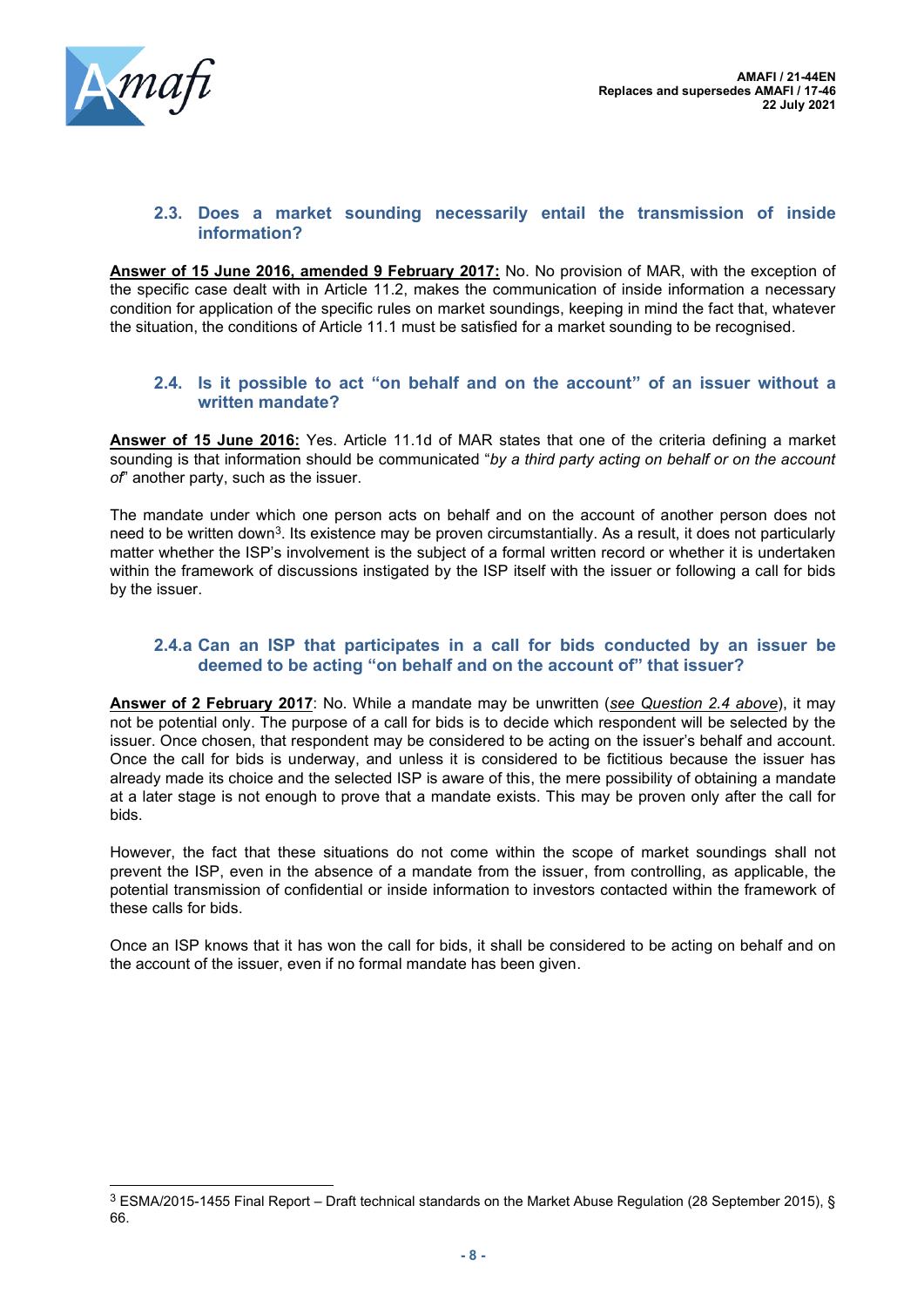

## <span id="page-8-0"></span>**2.5. Is the provision of information for the purpose of negotiating a Euro PP transaction excluded from the definition of market soundings?**

**Answer of 9 February 2017, amended 22 July 2021:** Yes. Article 1 of [Regulation \(EU\) 2019/2015](https://eur-lex.europa.eu/legal-content/FR/TXT/?uri=CELEX%3A32019R2115) of the European Parliament and the Council of 27 November 2019 amending Directive 2014/65/EU and Regulations (EU)  $N^{\circ}$  596/2014 and (EU) 2017/1129 as regards the promotion of the use of SME growth markets ("SME Regulation") provides that Article 11 of [Regulation \(EU\) No 596/2014](https://eur-lex.europa.eu/legal-content/fr/ALL/?uri=CELEX%3A32014R0596) of 16 April 2014 on market abuse ("MAR") is amended by enshrining the exclusion of the negotiation of a Euro PP transaction from the market sounding regime<sup>45</sup>. Thus, the entry into force of this Regulation confirms AMAFI's position taken before the entry into force of MAR and reaffirmed in this FAQ from 2017.

Article 1 of SME Regulation provides that "*Where an offer of securities is addressed solely to qualified investors as defined in point (e) of Article 2 of Regulation (EU) 2017/1129 of the European Parliament and of the Council ( \*1[\),](https://eur-lex.europa.eu/legal-content/EN/TXT/HTML/?uri=CELEX:32019R2115&from=FR#ntr*1-L_2019320EN.01000101-E0010) communication of information to those qualified investors for the purposes of negotiating the contractual terms and conditions of their participation in an issuance of bonds by an issuer that has financial instruments admitted to trading on a trading venue, or by any person acting on its behalf or on its account, shall not constitute a market sounding. Such communication shall be deemed to be made in the normal exercise of a person's employment, profession or duties as provided for in Article 10(1) of this Regulation, and therefore shall not constitute unlawful disclosure of inside information. That issuer or any person acting on its behalf or on its account shall ensure that the qualified investors receiving the information are aware of, and acknowledge in writing, the legal and regulatory duties entailed and are aware of the sanctions applicable to insider dealing and unlawful disclosure of inside information*".

Specifically, during the negotiation phase of a Euro PP transaction, the issuer engages in discussions with certain qualified investors to negotiate the contractual terms of the transaction. These discussions meet the conditions set out in article 11.1a of MAR, as amended by article 1 of the SME Regulation. It specifies that "*The aim of the communication of information in that negotiation phase is to structure and complete the transaction as a whole, and not to gauge the interest of potential investors as regards a predefined transaction*" *(SME Regulation, whereas .6, 2nd par*). Thus, provided that it meets the conditions of article 11.1a of MAR, the communication of information to qualified investors in the context of the negotiation phase of a Euro PP transaction does not constitute market sounding<sup>6</sup>.

According to Article 4 of the SME Regulation, the provision relating to the exclusion of the negotiating phase of a Euro PP transaction from the market sounding regime (*SME Regulation, Art. 1*), came into force on **1 January 2021**.

<sup>4</sup> According to this new article 11.1a of MAR "*That issuer or any person acting on its behalf or on its account shall ensure that the qualified investors receiving the information are aware of, and acknowledge in writing, the legal and*  regulatory duties entailed and are aware of the sanctions applicable to insider dealing and unlawful disclosure of *inside information*".

<sup>5</sup> While this note deals exclusively with the exclusion of the negociations of a Euro PP transaction from the scope of market soundings, the Regulation covers a broader scope and provides for this exclusion for any communication of information to qualified investors for the purpose of contractually negotiating their participation in a bond issuance.

<sup>6</sup> Notwithstanding the exclusion of the communication of information to qualified investors for the purpose of negotiating the contractual terms of their participation in a EURO PP transaction from the scope of market soundings, a sounding phase may take place at another stage of the transaction.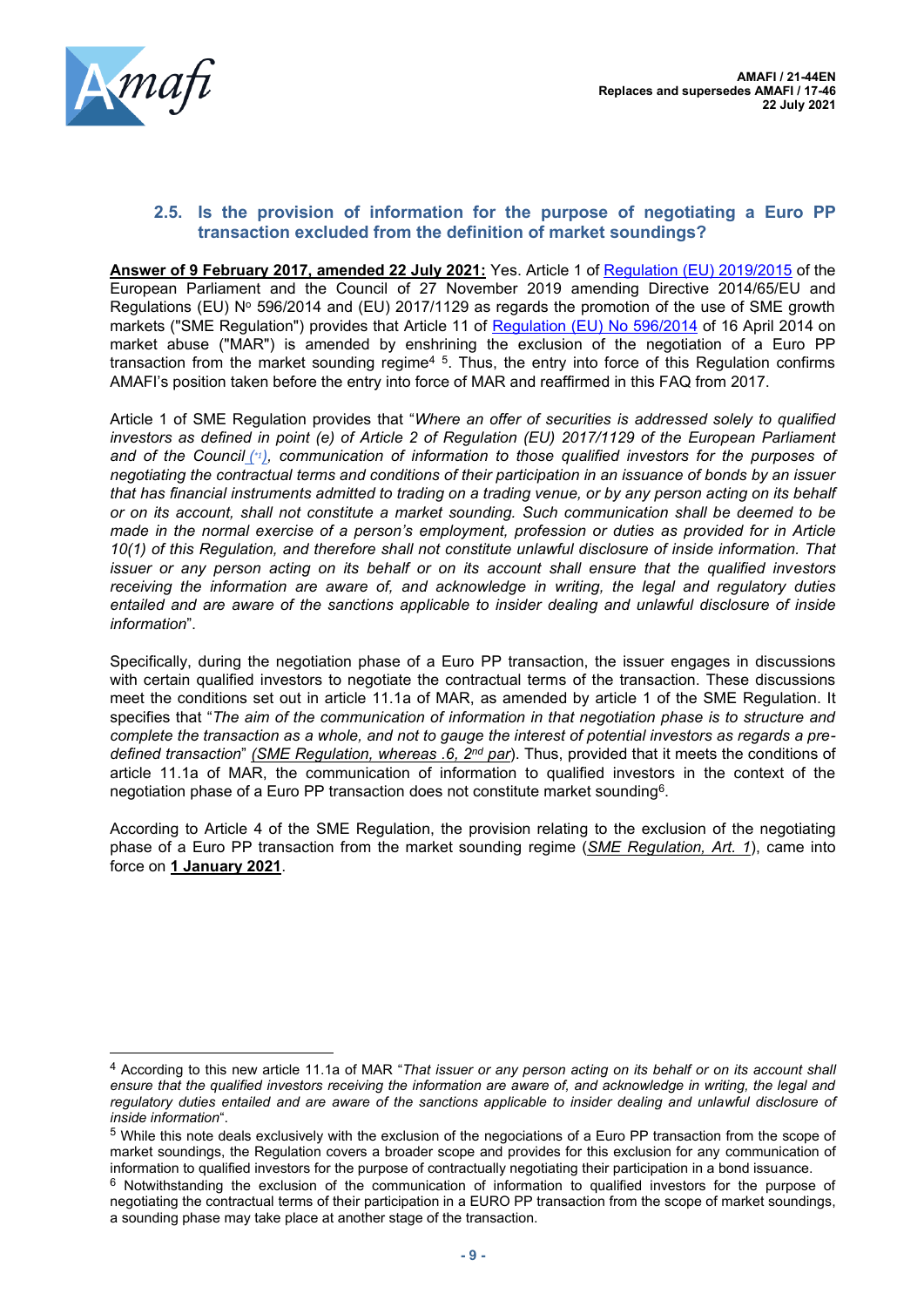

## <span id="page-9-0"></span>**2.6. Do MAR provisions on market soundings apply to 'solicitations of interest' and pilot fishing?**

#### **Answer of 15 June 2016, amended 9 February 2017:** No in both cases.

An ISP can contact investors at its own initiative and without consulting with the issuer, to gauge investor appetite for a potential corporate finance transaction $^7$  and so determine whether to make a pitch to execute that transaction for the issuer. This type of action forms part of the usual role played by ISPs in matching the interests of issuers and investors $^8\!\!$  .

Such solicitations are excluded from the definition of market sounding as provided for by the AMAFI standard $^9$  and should also be excluded under MAR. First of all, the criterion of communicating information "*prior to the announcement of a transaction"* is not satisfied: no "*announcement*" is possible because the ISP is merely assessing the operational feasibility of a transaction that it could present to the issuer but about which the issuer knows nothing for the time being; as long as no sufficiently precise discussion has been engaged between the ISP and the issuer, no "*announcement*" is possible. Furthermore, this type of action is not conducted "*on behalf and on the account*" of the issuer (*see above 2.4.*) because it is carried out at the ISP's own initiative before any discussion with the issuer about its actual interest.

Pilot fishing, meanwhile, is a technique used during initial public offerings (IPOs) whereby an ISP advising the issuer suggests that the company's management meet with selected investors to tell them about the issuer's business and position relative to other firms in the sector.

Initial public offerings (IPOs) on a regulated market have the peculiarity of involving, by definition, securities that are initially unlisted (and have not yet been the subject of a request for admission to trading). Accordingly, the first question that needs to be asked is: **do these transactions fall within the scope of MAR** as defined by Article 2? In the absence of securities that are listed or for which a request has been made for admission to trading on a market covered by MAR, inclusion in the scope of MAR may occur only if the conditions of Article 2.1 (d) are satisfied<sup>10</sup>, i.e. there are listed financial instruments within the issuer (or its group) that have an effect on or whose own price depends on the price of the instruments offered within the IPO. This type of situation is relatively common in the mid/large cap universe, but remains highly exceptional among small caps, leading many IPOs to be excluded from the scope of MAR and hence from the scope of market soundings.

However, if the answer to the first question is yes and the proposed transaction falls within the scope of MAR, because the issuer has issued listed bond securities, say, or because it is the subsidiary of a listed company, **it becomes necessary to consider the specific conditions relating to the application of market sounding rules defined in MAR Article 11.1**.

Two conditions must both be met for the communication of information to potential investors within the framework of an IPO to be covered by the scope of this article:

- **(i)** The communication must take place before the IPO is announced, and
- **(ii)** It must be designed to "gauge the interest of potential investors in a possible transaction and the conditions relating to it such as its potential size or pricing".

 $<sup>7</sup>$  This type of action consists in asking investors about investment opportunities that are purely theoretical at the time</sup> but that various conditions, such as the state of the market (including yield levels that the ISP believes might interest an issuer) or issuer communications (such as the announcement that it plans to dispose of a stake over the course of the year), might render possible.

<sup>8</sup> These discussions play an important role in ISPs' activities on debt capital markets by enhancing their market intelligence and enabling them to generate ideas in order to make effective pitches to client issuers. <sup>9</sup> See AMAFI / 14-11, op. cit.

<sup>10</sup> *MAR, Art. 2.1 (d)*: "*This Regulation applies to the following [...] d) financial instruments not covered by point (a), (b) or (c), the price or value of which depends on or has an effect on the price or value of a financial instrument referred to in those points, including, but not limited to, credit default swaps and contracts for difference"*.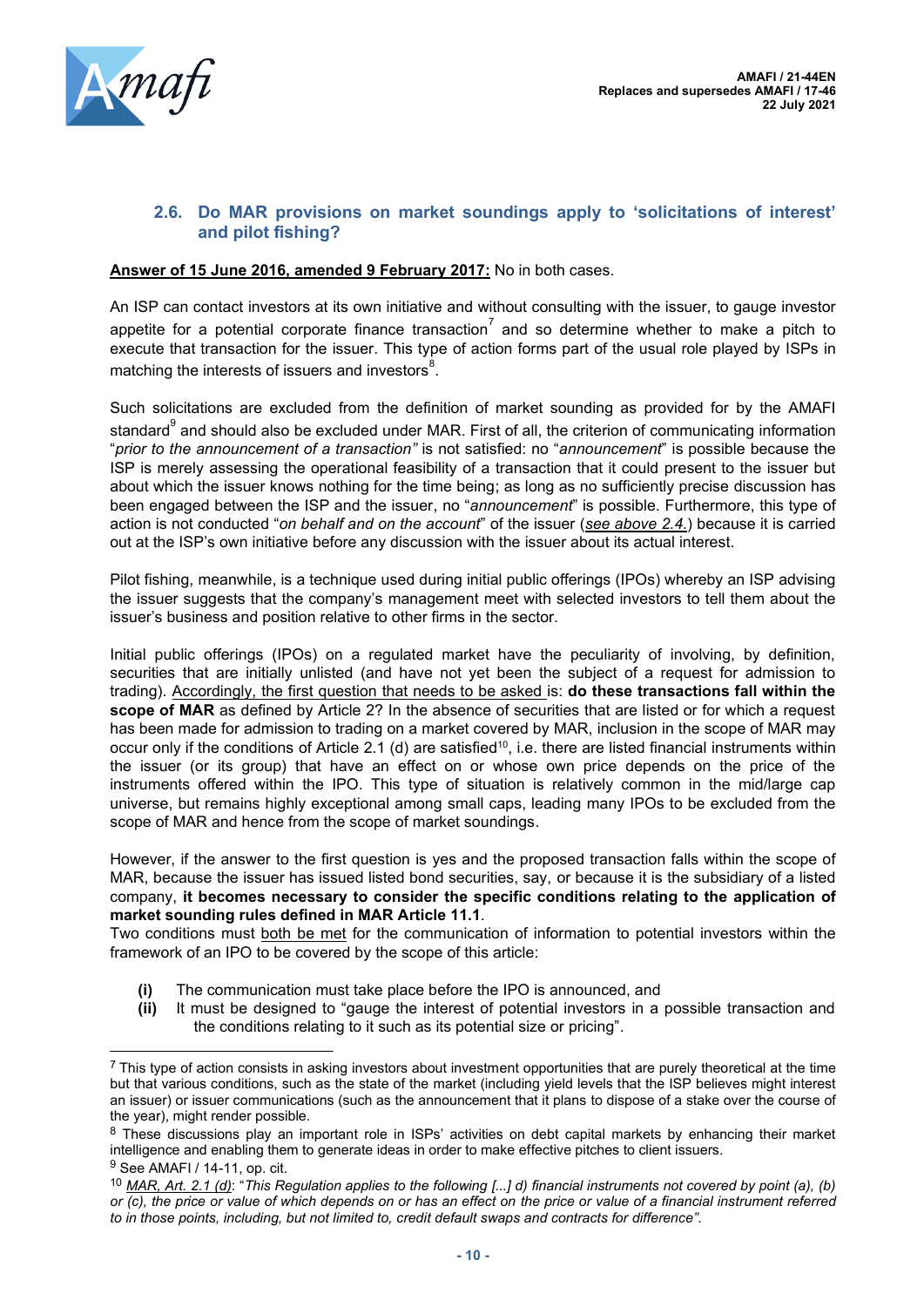

Pilot fishing during IPOs, however, seeks merely to gauge investor interest in the company in a very general manner, but not the conditions relating to an IPO, such as potential size or pricing.

Since the criterion pertaining to gauging investor interest in the transaction and its related conditions is not satisfied, pilot fishing does not fall within the scope of market soundings.

#### <span id="page-10-0"></span>**2.7. According to what criteria might takeover bids and mergers be subject to market sounding provisions?**

**Answer of 15 June 2016, amended 9 February 2017:** Although the communication of inside information is not a pre-requisite for market sounding (*see above 2.3.*), communication of such information may give rise to a market sounding.

Where a person communicates information with the intention of making a public offering to purchase the securities of a company<sup>11</sup> or proposing a merger with another company, although such communication will frequently give rise to the transmission of inside information, it does not in and of itself constitute a market sounding.

This would cease to be the case if:

- (i) the communication covered inside information on financial instruments that fall within the scope of MAR<sup>12</sup>, and if
- (ii) it satisfied the twin criteria set down in MAR Article 11.2, namely:
	- a) "*the information is necessary to enable the parties entitled to the securities to form an opinion on their willingness to offer their securities*" and
	- b) "*the willingness of parties entitled to the securities to offer their securities is reasonably required for the decision to make the takeover bid or merger"*.

## **2.8. Do the market sounding provisions apply to credit updates?**

<span id="page-10-1"></span>**Answer of 9 February 2017**: No. Credit updates<sup>13</sup> are meetings that are regularly organised by issuers to keep investors informed about their financial position or creditworthiness. They do not cover corporate transactions and thus do not fall within the scope of market soundings, because their purpose is not to "*gauge the interest of potential investors in a possible transaction and the conditions relating to it*". At this stage, the goal is simply to present the issuer. Furthermore, while ISPs may occasionally be involved in this type of gathering, they do so by invitation from the issuer – just like participating investors – and thus do not act on behalf or on the account of the issuer, or on a potential transaction.

Meetings of this kind with investors may also be organised with a view to a potential transaction whose principle may or may not have been announced to the market (e.g. the intention to conduct an IPO or a capital increase) without specifics being provided. They are usually held after the yearly or interim earnings have been released. In this case, as with credit updates, if the meeting with investors is solely intended to present the issuer using the public information about it, such gatherings do not fall within the scope of market soundings because they are not intended to "*gauge the interest of potential investors in a possible transaction and the conditions relating to it*".

<span id="page-10-2"></span><sup>&</sup>lt;sup>11</sup> Including public exchange offers and contributions.

<sup>&</sup>lt;sup>12</sup> MAR, Art. 2.1, noting that MAR does not apply to financial instruments that have not been admitted to trading or that are not traded on a regulated market, MTF or OTF.

<sup>13</sup> Also known as non-deal roadshows.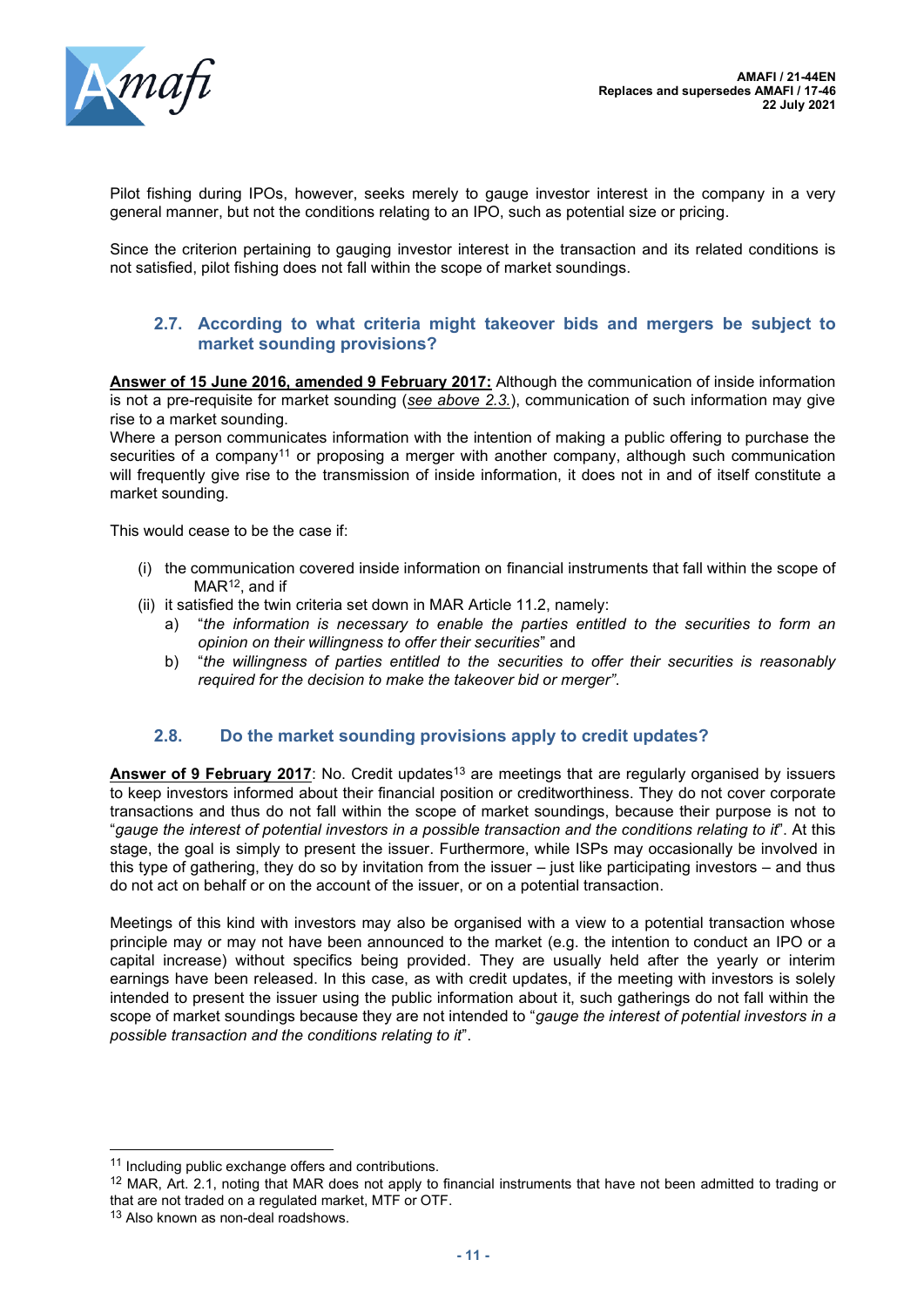

#### **2.9. Do the market sounding provisions apply to deal roadshows?**

**Answer of 9 February 2017**: No. A deal road show is a meeting with potential investors, institutional clients, shareholders and financial analysts whose purpose is to present the issuer as well as a transaction whose terms *(price and size especially*) have already been announced to the market and that has already received AMF approval (*where required*).

In a deal road show, whether equity- or bond-related, information is certainly communicated with a view to gauging the interest of potential investors in a transaction but it is provided after the transaction is announced and covers various elements, including the terms of the transaction, which are public by this point because they have already been announced to the market.

If a deal road show meets the above description, the conditions of MAR Article 11.1, which identify situations that fall within the scope of market soundings, shall not be satisfied.

#### <span id="page-11-0"></span>**2.10. Can a reverse enquiry by a potential investor to an ISP concerning the securities of an issuer trigger application of the market sounding provisions?**

**Answer of 9 February 2017**: A reverse enquiry means an approach made by an investor or investors to an ISP, asking the firm to contact an issuer about a reserved bond issue for the investors and under the conditions set down by them. The market sounding provisions will not apply each time an enquiry by an investor or investors is directly followed by a transaction between the investor and the issuer, because the ISP did not contact the potential investors or seek to gauge their interest. It merely acted as the intermediary in a primary market transaction between an issuer and investors and conducted at the latter's initiative.

However, market sounding might be deemed to take place if the initial enquiry is not directly followed by a transaction. This could occur if the initial enquiry prompts the ISP, following discussions with the issuer, to approach other investors to test their interest in the issue originally proposed by the reverse enquiry. Moreover, even if the original enquiry came from the investor, during this phase, when other investors are approached*,* the ISP is potentially acting on behalf or on the account of the issuer. The market sounding criteria may therefore be satisfied, subject to a case-by-case assessment.

#### <span id="page-11-1"></span>**2.11. Is an ISP subject to market sounding provisions if it contacts investors to clarify the terms of structured EMTNs that it is issuing itself or asking a third party to issue?**

**Answer of 9 February 2017:** An PSI may issue on its own account – or ask a third party to issue – structured EMTNs that it believes may offer a placement solution that meets investor expectations. As part of this, the ISP may contact investors that might be interested in these notes in order to adjust the issuance terms to reflect potential demand. Accordingly, the question arises of whether this contact with investors comes under the market sounding rules.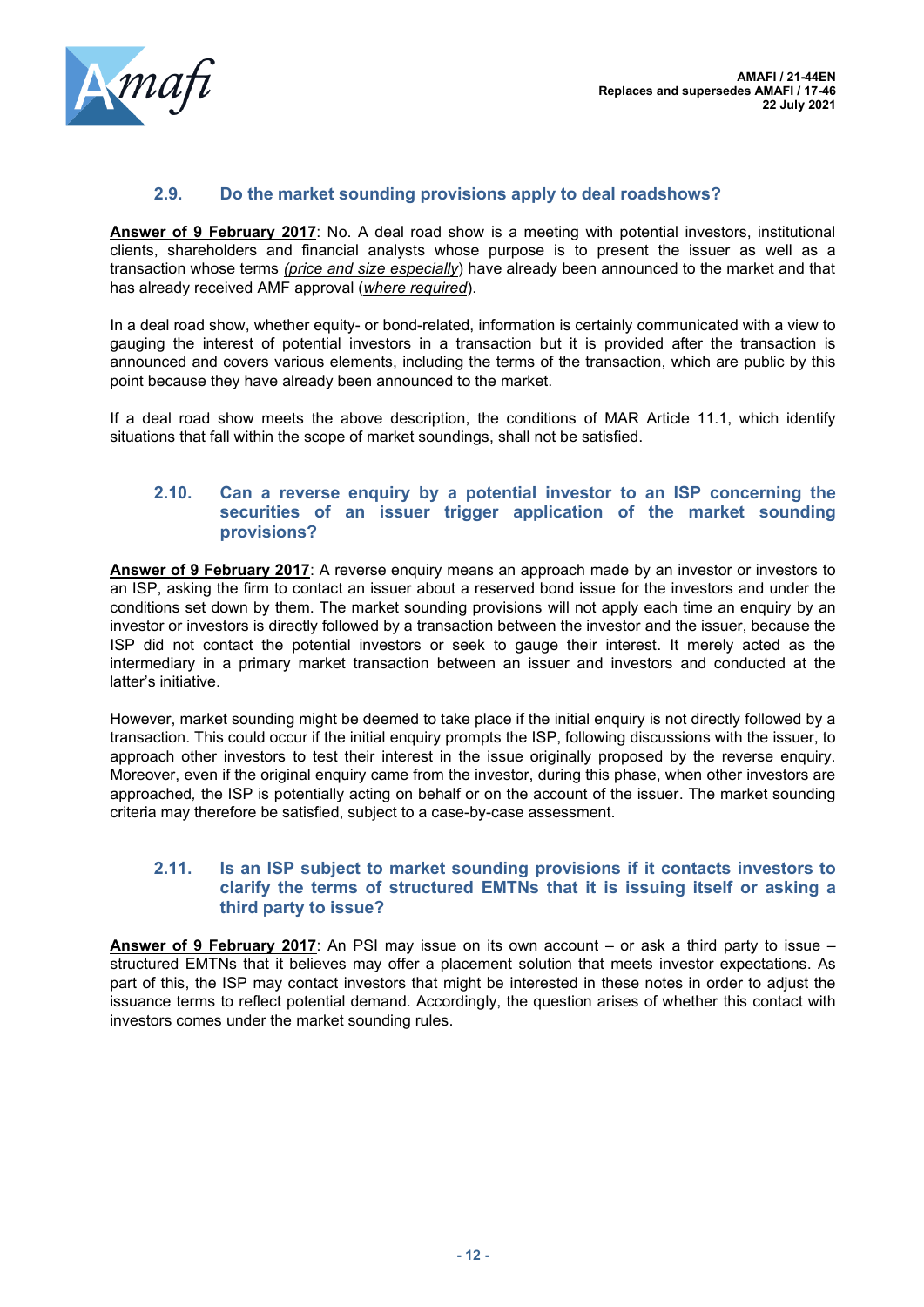

This question needs to be considered particularly carefully because although this type of contact appears to fall within the scope of market soundings as defined by MAR Article 11-1, this notion is challenged on three fronts:

**(i)** First, these situations need to be placed in the context of MAR and the provisions governing market soundings: while application of the sounding rules is not linked to the communication of inside information, the fact remains that the objective is to be able to detect and take effective action against situations resulting, following transmission to investors, in the use of inside information or of confidential information that is subsequently reclassified as inside information (*see MAR, Recitals 34, 35 and 36*).

The situations considered here, though, involve savings products rather than financing products, as defined by the AMF in Position DOC-2012-08. While for the latter there is a genuine risk that inside or confidential information about the issuer could be transmitted, it is hard to see how this could be the case for the issuance of a savings product such as a structured EMTN, when the ISP that issues the notes or has them issued has no other objective than to facilitate marketing with respect to investor expectations.

**(ii)** Second, in some situations, discussions with investors to adjust the issuance terms of structured EMTNs to match investor expectations are carried out under conditions that definitely fall outside the scope of market soundings. This would be the case whenever the party that determines the parameters of the future product and, in this capacity, holds discussions with potential investors to adjust the parameters accordingly, is not the party that issues the product.

In such situations, which may not be regarded as totally marginal, the issuer has no role in the discussions with investors. It merely responds to the demand by proposing to issue the notes at a given price. Meanwhile, the party that conducts the discussions may certainly not be considered to be acting on behalf of the entity that is planning to issue the EMTNs. It acts independently of the issuer and in fact often selects the issuer following a call for bids based on the issuer's proposed issue price and rating<sup>14</sup>.

It is hard to see the rationale for applying different treatment under the market sounding framework to situations that are identical aside from the fact that discussions with investors are conducted by the issuer itself or by a person not acting on the issuer's behalf, with only the former required to meet the rules applicable to market soundings.

This further emphasises the importance of the distinction drawn above between financing products and savings products, as market sounding rules do not apply to the latter.

**(iii)** Further confirmation that the market sounding framework does not apply to savings products is provided by the fact that the European co-legislators never intended this to be the case. On the contrary, they exclusively targeted investment products, as evidenced by the following two MAR recitals: market soundings "*are a highly valuable tool to gauge the opinion of potential investors, enhance shareholder dialogue, ensure that deals run smoothly, and that the views of issuers, existing shareholders and potential new investors are aligned"* (*MAR, Recital 32*). "*Examples of market soundings include situations in which the sell-side firm has been in discussions with an issuer about a potential transaction, and it has decided to gauge potential investor interest in order to determine the terms that will make up a transaction; where an issuer intends to announce a debt issuance or additional equity offering and key investors are contacted by a*  sell-side firm and given the full terms of the deal to obtain a financial commitment to participate *in the transaction; or where the sell-side is seeking to sell a large amount of securities on behalf of an investor and seeks to gauge potential interest in those securities from other potential investors"* (*MAR, Recital 33*).

<sup>&</sup>lt;sup>14</sup> On this point, see the situations described in the joint letter sent to AMAFI by the AMF and the ACPR dated 30 May 2016 in answer to its request to categorise the activity in question.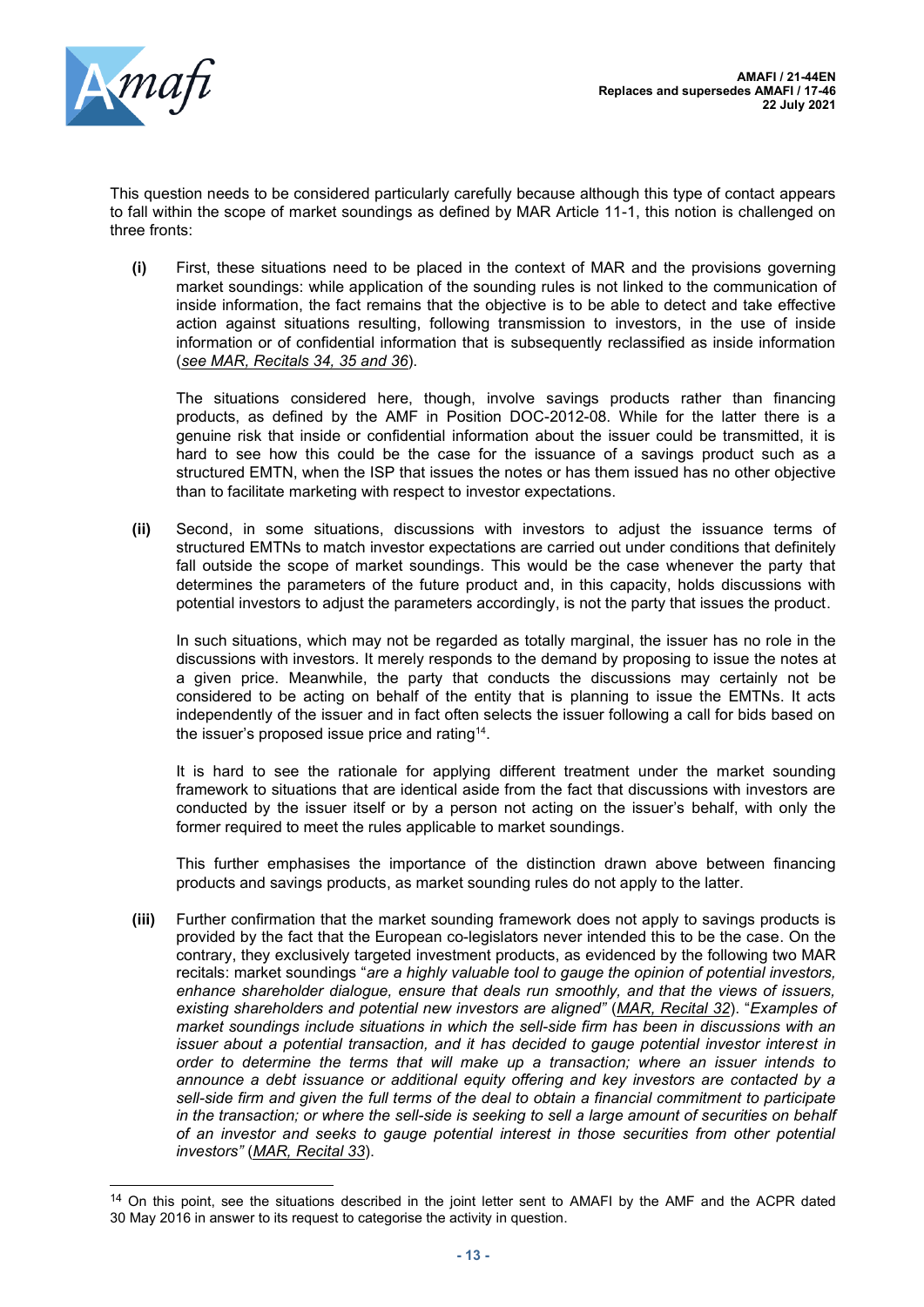

Based on all these points – and particularly the last one  $-$  there does not appear to be any reason why market sounding rules should apply to contact with investors aimed at adjusting the issuance terms for structured EMTNs to ensure that these products match investor needs as closely as possible.

### <span id="page-13-0"></span>**2.12. Do the market sounding rules apply when ISPs query investors ahead of block trades or disposals of holdings on the secondary market?**

**Answer of 9 February 2017:** Besides primary market transactions, there are situations where an ISP might query investors with a view to conducting a secondary market transaction involving a block trade or disposal of a holding. These situations come within the scope of market soundings if they involve "*such quantity or value that the transaction is distinct from ordinary trading and involves a selling method based on the prior assessment of potential interest from potential investors*" (*MAR, Art. 11.1b*).

As ESMA pointed out, these situations need to be divided into two main categories.

**•** Situations where the disposal is comparable to a placement and subject to the market sounding provisions.

ESMA<sup>15</sup> says that if transactions involve very large blocks of instruments (particularly relative to daily trading volumes), it may be necessary, before proceeding with the block trade itself, to sound out potential investors by passing on information about the proposed deal (such as volume, price and even the identity of the seller), which could in some cases have a material impact on the price of the financial instruments in question.

In such situations, contacting investors ahead of a block trade could count as a market sounding if the criteria set out in MAR Article 11.1 are met.

■ Other situations where the market sounding provisions do not apply.

ESMA<sup>16</sup> says that when, in its discussions with investors, the professional is not trying to gauge the conditions relating to the potential size or pricing of a transaction, but actually trying to negotiate and conclude the transaction, these actions do not qualify as market soundings. It adds that in this case, MiFID 2 provisions apply and shall not overlap with those of MAR Article 11.

For example<sup>17</sup> in the case of block trades during M&A transactions, it is generally accepted that the purpose of contacting investors is not to "*gauge the interest of potential investors in a possible transaction"* but to negotiate the terms of a specific transaction with identified investors, as these types of deals are typically spread over time because of the many parameters that need to be clarified in order to determine the characteristics (including contractual terms) of the transaction with investors.

<span id="page-13-1"></span><sup>15</sup> ESMA/2015-1455 Final Report – Draft technical standards on the Market Abuse Regulation (28 September 2015), § 68 and 69.

<sup>16</sup> ESMA/2015-1455, op. cit, §70.

<sup>&</sup>lt;sup>17</sup> This reasoning is consistent with that laid out in the now repealed AMAFI professional standard on market soundings and investor tests (*AMAFI 14-11*), from which Article 11 of MAR draws heavily. The standard stated that the definition of market soundings did not extend to contact with investors within the framework of an order execution activity not intended to "*gauge the interest of potential investors in a possible transaction*" but rather to negotiate the terms of a transaction conducted directly within the framework of these discussions.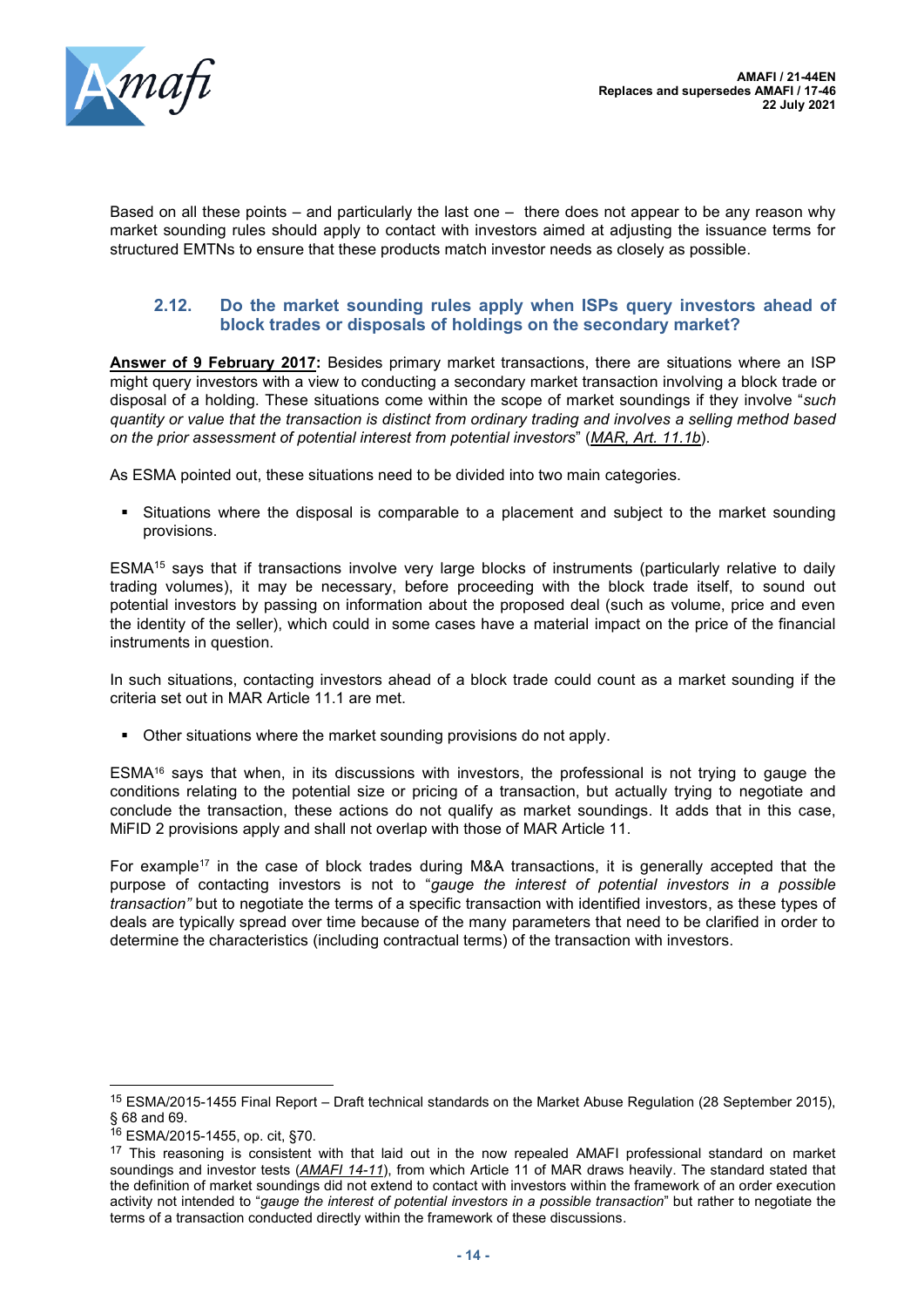

#### **2.13. Is contact with investors conducted in the context of securitisation transactions subject to the MAR provisions on market soundings?**

**Answer of 9 February 2017**: Securitisation transactions are carried out on behalf of a client (the transferor), which transfers a portfolio of assets (such as claims or bonds) to a securitisation vehicle (the issuer), which then issues debt securities. The ISP may contact potential investors in advance about their interest in the future securities issue. The peculiarity of a securitisation transaction lies in the fact that the issuer, i.e. the securitisation vehicle, is merely a means to transform the client's asset portfolio into financial securities. Accordingly, the issuer has no will of its own (since the vehicle did not exist when contact was made).

It is therefore hard to say that the ISP is acting on behalf and on the account of the issuer when it contacts investors. However, it might be considered to be working on behalf and on the account of the transferor. In this case, though, the transferor on whose behalf and account the ISP is acting is not an issuer, a secondary offeror of financial instruments, an emissions allowance market participant or a third party acting on behalf or on the account of one of the aforementioned three parties. For this reason, these contacts do not appear to come under the scope of the MAR provisions on market soundings.

That being said, confidential information that could potentially be communicated to investors during this phase shall be covered at the very least by a confidentiality agreement.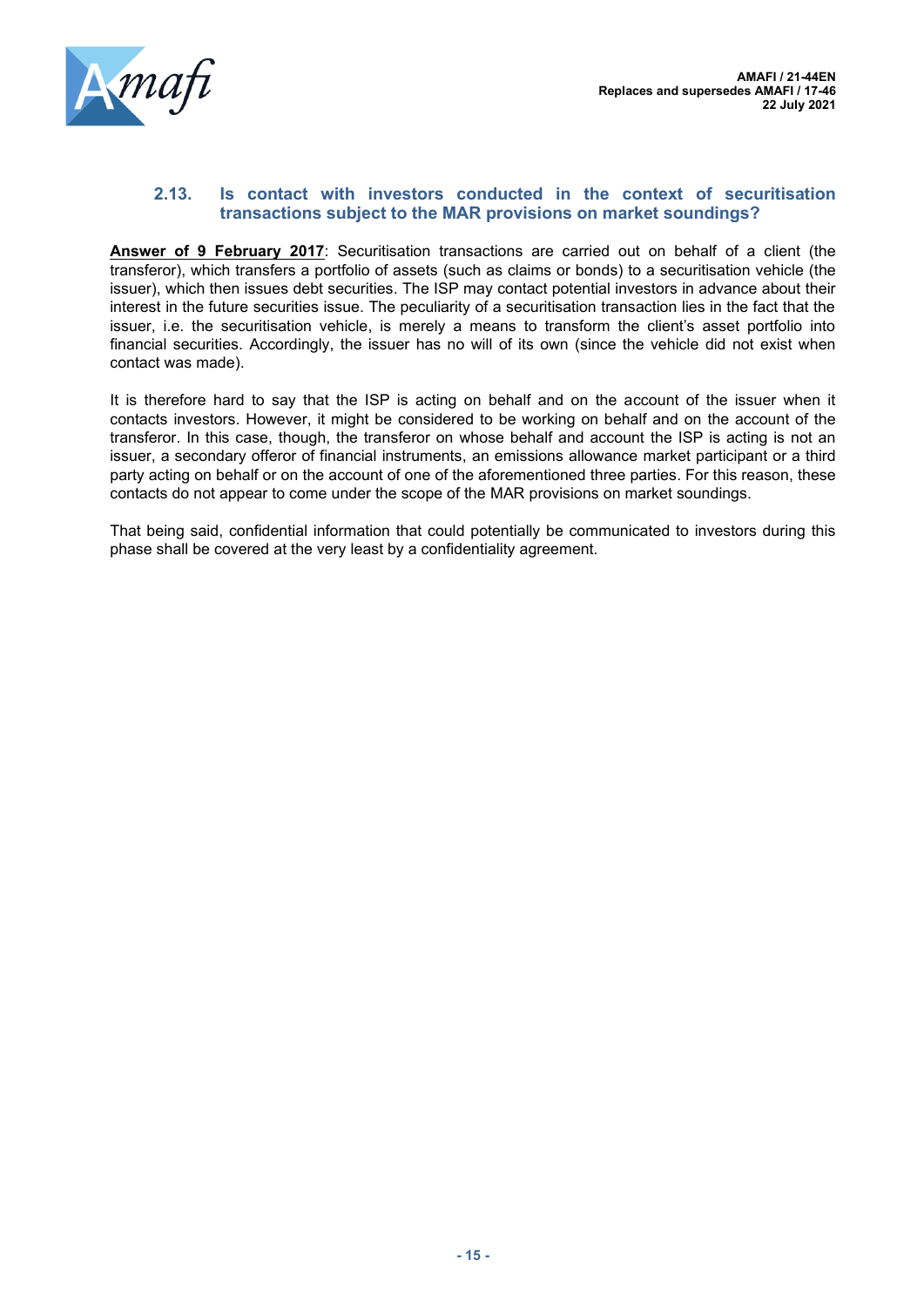

# <span id="page-15-0"></span>**III. INVESTMENT RECOMMENDATIONS**

#### <span id="page-15-1"></span>**3.1. Is it necessary to list previous recommendations if the direction of the recommendation for the security has not changed?**

**Answer of 15 June 2016:** Yes. MAR requires inclusion of a list of all recommendations on the security during the preceding 12-month period, containing for each recommendation: the date of dissemination, the price target and the direction of the recommendation (*DR 2016/958, Art. 4.1 i.*). There is nothing to suggest that application of this obligation depends on whether the direction of the recommendation has changed.

#### <span id="page-15-2"></span>**3.2. How should net long and short positions to be disclosed in investment recommendations be calculated?**

**Answer of 15 June 2016, as amended on 6 July 2017:** As regards disclosure of conflicts of interest, MAR requires the entity issuing the recommendation to state whether it holds a net long or short position that exceeds the threshold of 0.5% of the issuer's total issued share capital. It should be noted that this position is "calculated in accordance with Article 3 of Regulation (EU) No 236/2012 and with Chapters III and IV of Commission Delegated Regulation (EU) No 918/2012, a statement to that effect specifying whether the net position is long or short" (*DR 2016/958, Article 6.1 (a*)).

The method for calculating the threshold is thus the same as that arising from the Short Selling Regulation<sup>18</sup>. In particular, positions arising from market-making activities should not be taken into account<sup>19</sup>.

In this context, AMAFI would like to point out that this obligation represents a change to the current rules. MAD I requires entities only to report investments that reach 5% of the issuer's capital<sup>20</sup>. Up to now, the method used to calculate these long positions was that arising from the Transparency Directive<sup>21</sup>. From now on, net short or long positions must be calculated using the methodology laid down in the Short Selling Regulation.

This means institutions must therefore, in accordance with this methodology, carry out the IT upgrades needed to populate the relevant information systems for long positions, as is already the case for net short positions.

The question has also been raised as to whether disclosures of any long or short positions can be consolidated at group level, as is the case under the Short Selling Regulation<sup>22</sup>.

<sup>&</sup>lt;sup>18</sup> Regulation (EU) No 236/2012 of the European Parliament and of the Council of 14 March 2012 on short selling and certain aspects of credit default swaps and Commission Delegated Regulation (EU) No 918/2012 of 5 July 2012 supplementing Regulation (EU) No 236/2012 of the European Parliament and of the Council on short selling (the 'Short Selling Regulation').

<sup>&</sup>lt;sup>19</sup> It should also be possible to apply other specific calculation rules, notably relating to subscription rights and convertible bonds, as applied to net short positions.

<sup>&</sup>lt;sup>20</sup> Article 6.1 of Commission Directive 2003/125/EC of 22 December 2003 implementing Directive 2003/6/EC of the European Parliament and of the Council as regards the fair presentation of investment recommendations and the disclosure of conflicts of interest.

<sup>&</sup>lt;sup>21</sup> Directive 2004/109/EC of the European Parliament and of the Council of 15 December 2004 on the harmonisation of transparency requirements in relation to information about issuers.

<sup>&</sup>lt;sup>22</sup> Cf. Article 13.2 of Commission Delegated Regulation (EU) No 918/2012 of 5 July 2012 supplementing Regulation (EU) No 236/2012 of the European Parliament and of the Council on short selling.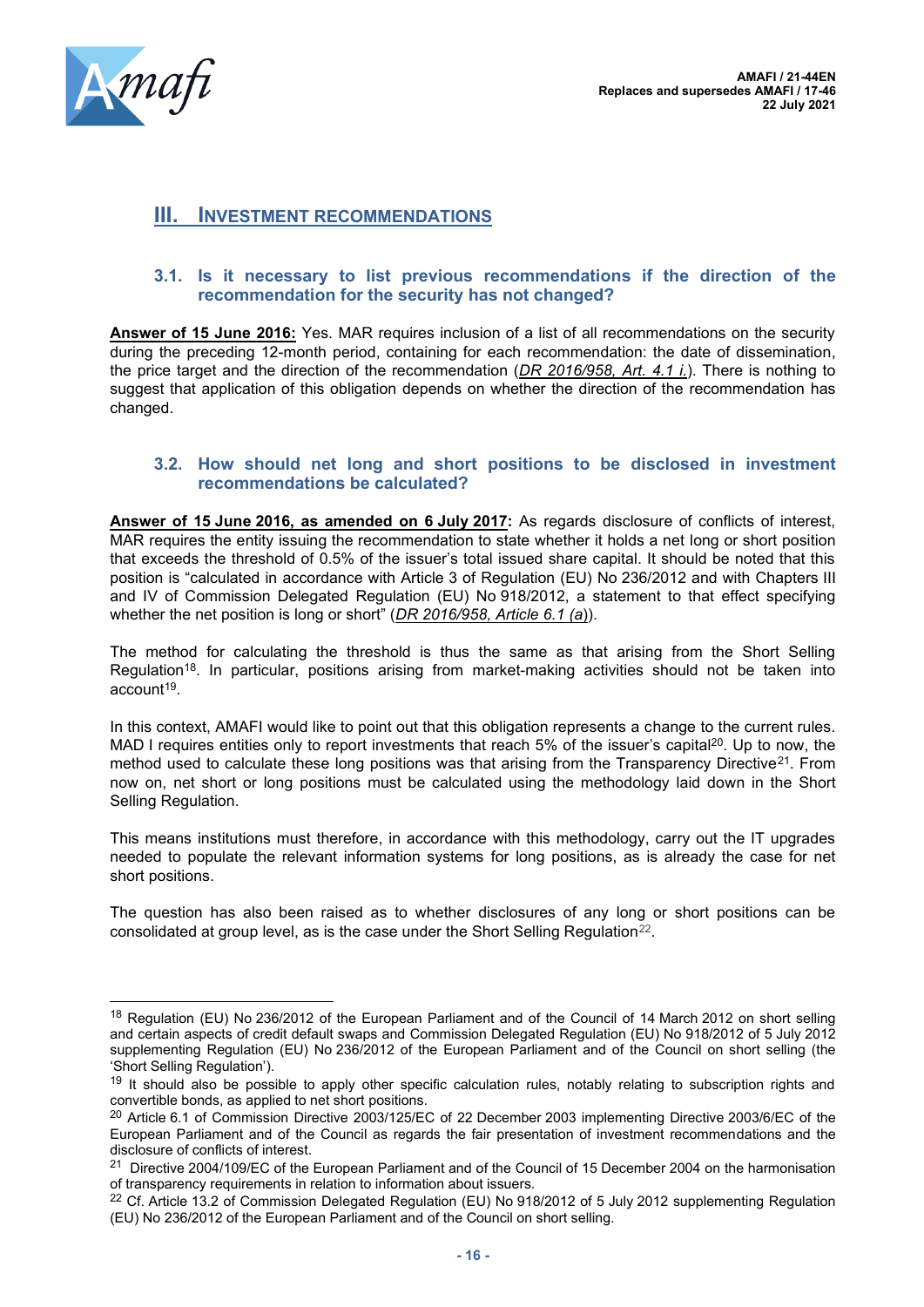

By analogy with the Short Selling Regulation, and given that the quality of information provided to the market would improve as a result, an approach under which consolidated long or short positions should be disclosed at group level appears to be preferable. In accordance with this assumption, AMAFI considers that net short and net long positions for all legal entities making up a group may be "aggregated and netted, with the exception of the positions of the management entities that perform management activities". If an ISP decides to aggregate its positions at group level, the net long or short position to be disclosed in the relevant recommendations when it reaches 0.5% of the issuer's capital will be this aggregate position.

## <span id="page-16-0"></span>**3.3. Who are the persons whose identity must be disclosed in the recommendation?**

**Answer of 6 July 2017:** Article 2 of DR 2016/958 stipulates that the identities of persons "who produce investment recommendations" must be clearly disclosed in recommendations. Furthermore, that same article points out the need to disclose additional information "about the identity of any other person(s) responsible for the production of the recommendation". Paragraph 1 (b) of that same article provides for situations where the person producing a recommendation is working for the ISP under a contract of employment. It is in this context that an analyst, for example, may be designated as the person producing a recommendation.

It emerges from this analysis that the identities of individual employees who produce a recommendation must be disclosed in the same way as the identity of the ISP that employs them and is responsible for producing the recommendation.

#### <span id="page-16-1"></span>**3.4. How should the list of recommendations issued over the past 12 months be drawn up?**

**Answer of 6 July 2017:** Article 4.1 (i) of DR 2016/958 requires the inclusion "in the recommendation […] in a clear and prominent manner […of] a list of all […] recommendations on any financial instrument or issuer that were disseminated during the preceding 12-month period". Furthermore, Article 4.1 (h) stipulates that "where a recommendation differs from any of their previous recommendations concerning the same financial instrument or issuer that has been disseminated during the preceding 12-month period, the change(s) and the date of that previous recommendation [must be included in the recommendation in a clear and prominent manner]".

To be able to draw up such a list, it must first be determined whether, within a given ISP, when, for example, an analyst publishes a 'buy' recommendation on a given financial instrument, a seller issuing a 'sell' recommendation on the same financial instrument the following day:

- constitutes a change to the recommendation previously issued by the analyst or the ISP; or
- constitutes a new recommendation, since it is issued by a different person within the same ISP (in the example here, the seller).

A first approach would be to consider the recommendation issued by the seller as a change to the recommendation previously issued by the analyst. In this case, both should be included in the single list referred to in paragraphs (i) and (h) of Article 4.1 of DR 2016/958, drawn up in the ISP's name.

A second approach would be to consider the seller's recommendation a new recommendation, which must therefore be included in a separate list from the list of recommendations issued by the analyst. These lists covering all recommendations issued by the ISP must be taken together to assess whether the ISP has met the requirement laid down in paragraphs (i) and (h) of Article 4.1 of DR 2016/958.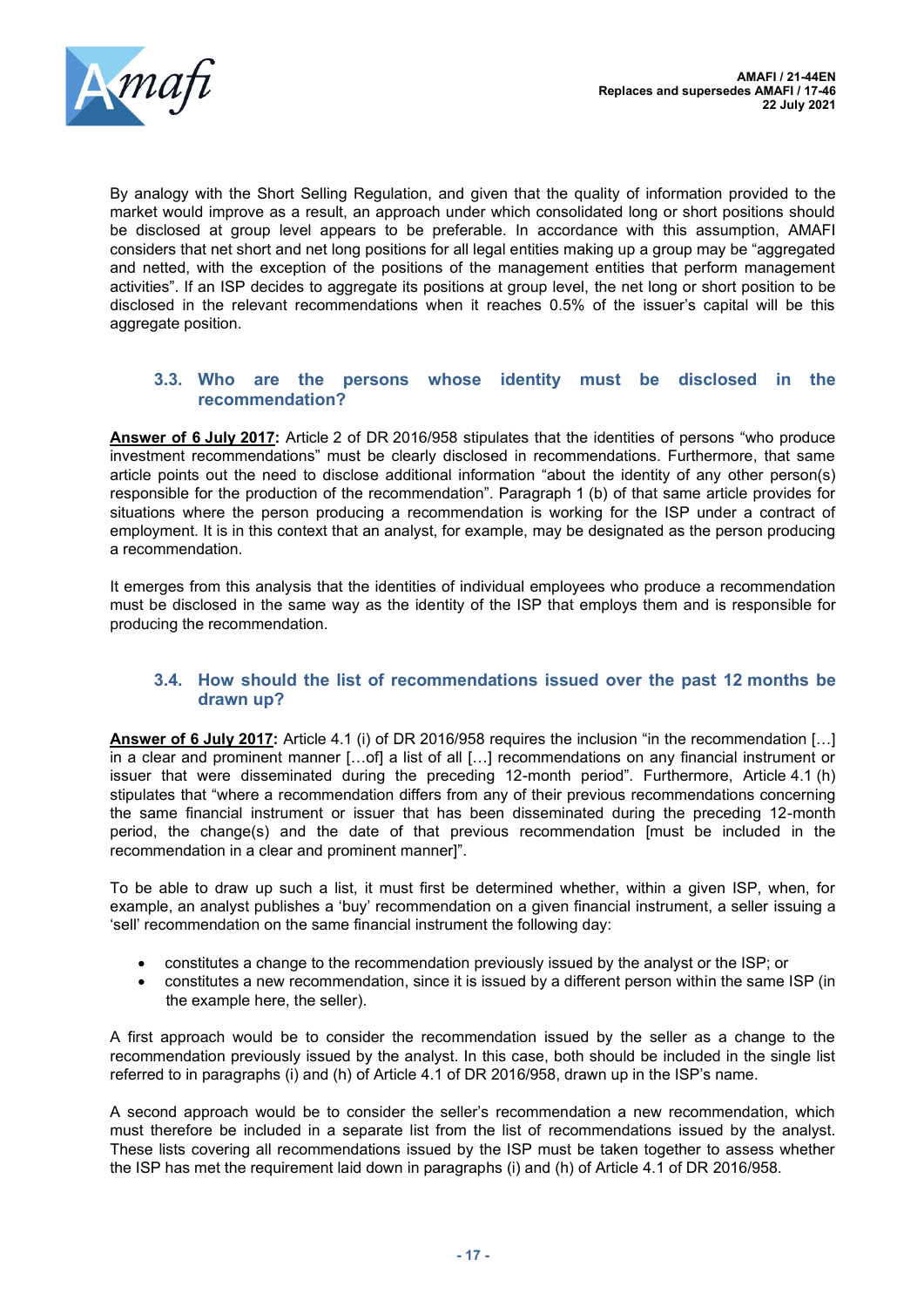

In any event, and regardless of the approach adopted, which will probably need to be governed by the ISP's internal procedures, the ISP must make available to its clients all recommendations concerning a given financial instrument produced by persons working in its name and on its behalf. Arrangements for disseminating the information depend on each ISP's internal organisation – it may be included in the document supporting the recommendation or made available via a link to a website.

Lastly, it should be noted that, when a client is sent a communication that sets out in full a previously issued recommendation without adding any new information, this should not be considered a new investment recommendation, unless it includes a confirmation or assessment of the previous recommendation<sup>23</sup>.

#### <span id="page-17-0"></span>**3.5. How does one determine whether an investment recommendation pertains to the same derivative financial instrument as a previously issued recommendation?**

**Answer of 6 July 2017:** As seen in the previous answer, the requirements laid down in DR 2016/958 notably assume the ability to identify whether a communication is a new recommendation or a change to a previously issued recommendation. To make that determination, it is first necessary to identify whether the recommendation relates to the "same financial instrument or issuer" as the previous recommendation. As regards derivative financial instruments, the question of whether the issuer is the same can be set aside, since these instruments are contracts and not securities.

For these derivative financial instruments, then, it remains to be identified whether the recommendation relates to the same financial instrument as the previous recommendation. If so, the second recommendation is indeed a change to the previous recommendation. If not, the second recommendation, which relates to another financial instrument, must be considered a new recommendation rather than a change to the previous recommendation.

ESMA has provided some initial answers to the question of identifying derivative financial instruments. It points out that where an ISIN exists for the financial instrument in question, that ISIN should be used to identify whether it is the same financial instrument. If there is no ISIN, all reasonable efforts should be made to identify financial instruments by other means. As an example, ESMA suggests that an ISP could establish a proprietary taxonomy<sup>24</sup>. The operational feasibility of this proposal remains to be confirmed.

AMAFI considers that the same reasoning could be applied to structured products.

# **3.6. How should a recommendation relating to an option strategy be analysed?**

<span id="page-17-1"></span>**Answer of 6 July 2017:** An option strategy is an investment strategy combining a number of options. Although such strategies combine various financial instruments, they are not financial instruments in and of themselves. Article 3 of MAR defining investment recommendations stipulates that the latter necessarily concern "one or several financial instruments".

As such, if an option strategy is considered an inseparable whole that cannot be thought of as equivalent to a combination of several financial instruments, it must be concluded that no recommendations can be issued on option strategies. This analysis, previously highlighted by AMAFI, reiterates that, for a disclosure to qualify as an investment recommendation, it must notably relate to one or more identifiable financial instruments<sup>25</sup> .

<sup>&</sup>lt;sup>23</sup> V. Questions and Answers on the Market Abuse Regulation, ESMA/2016/1644, question 6.

<sup>&</sup>lt;sup>24</sup> Cf. ESMA/2016/1644, question 8.

<sup>25</sup> Cf. AMAFI 16-43 §20 and 21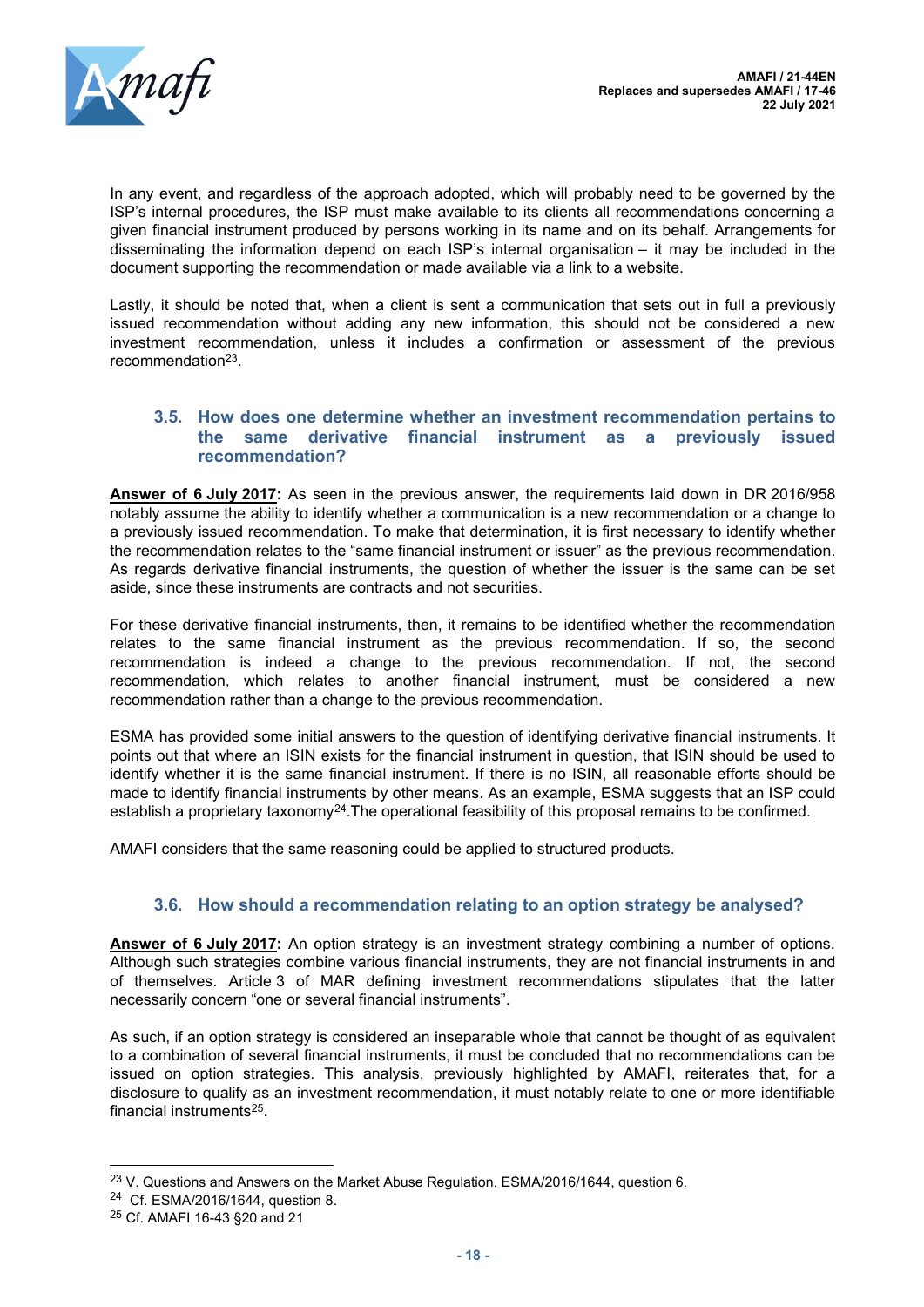

ESMA points out in its Q&A document<sup>26</sup> that "Where a recommendation relates to several financial instruments independently, such as part of sectorial research, the requirements [of DR 2016/958] would apply to each financial instrument that is the subject of the recommendation".

This position is justified on the basis that the recommendation relates independently to several issuers or financial instruments. As such, it can be broken down into a number of recommendations on a number of financial instruments or issuers. By analogy, a recommendation on an option strategy cannot be considered as independently recommending the different financial instruments that are combined within the strategy.

#### <span id="page-18-0"></span>**3.7. Who are the persons in respect of whom conflicts of interest must be disclosed?**

**Answer of 6 July 2017:** Article 5 of DR 2016/958 establishes a general obligation to disclose potential conflicts of interest relating to persons who produce investment recommendations or "any natural […] person working for them under a contract, including a contract of employment". The text thus indicates that conflicts of interest that could impair the objectivity of natural persons linked to the ISP through a contract of employment (such as analysts or sellers) must be disclosed.

To determine whether conflicts of interest must be disclosed on the basis of the personal interests of sellers or analysts, the person(s) responsible for the recommendation must be identified (*Cf. question 3.3*), since the text aims to make public any information that could impair the objectivity of such persons.

Furthermore, Article 6, which supplements the general provisions set out in Article 5 by laying down additional obligations concerning the disclosure of conflicts of interest, refers to ISPs that are legal persons. In this context, Article 6.1 (c) even stipulates that conflicts of interest must be disclosed at group level in certain situations expressly referred to.

In conclusion, it appears that potential conflicts of interest to be disclosed must involve an ISP legal person, its group and its natural person employees, when they produce the recommendation. Secondarily, it should be noted that this solution is in keeping with the financial analysis practice established by an AMF position<sup>27</sup>, which also aims to inform clients about the objectivity of information disclosed to them.

#### <span id="page-18-1"></span>**3.8. How should the obligation to disclose information on the price and date of acquisition of shares purchased prior to a 'public offering' be applied?**

**Answer of 6 July 2017:** Article 6.2 (c) of DR 2016/958 requires ISPs and persons working for them to include in disclosures on conflicts of interest "information on the price and date of acquisition of shares where natural persons working for the person referred to in the first subparagraph [investment firm or credit institution] under a contract of employment or otherwise, and who were involved in producing the recommendation, receive or purchase the shares of the issuer to which the recommendation, directly or indirectly, relates, prior to a public offering of such shares".

An initial question that arises is which transactions are covered by "a public offering of such shares".

AMAFI considers that the notion of a "public offering of such shares" should be interpreted in French law as being covered by the notion of an offer of securities to the public as defined in Article L411-1 of the French Monetary and Financial Code, i.e. "a placing of securities by financial intermediaries."

<sup>26</sup> Cf. ESMA/2016/1644, questions 9 and 10.

<sup>27</sup> Cf. AMF Position/recommendation 2013-25, "Guide to financial analysis" (§5.3.1).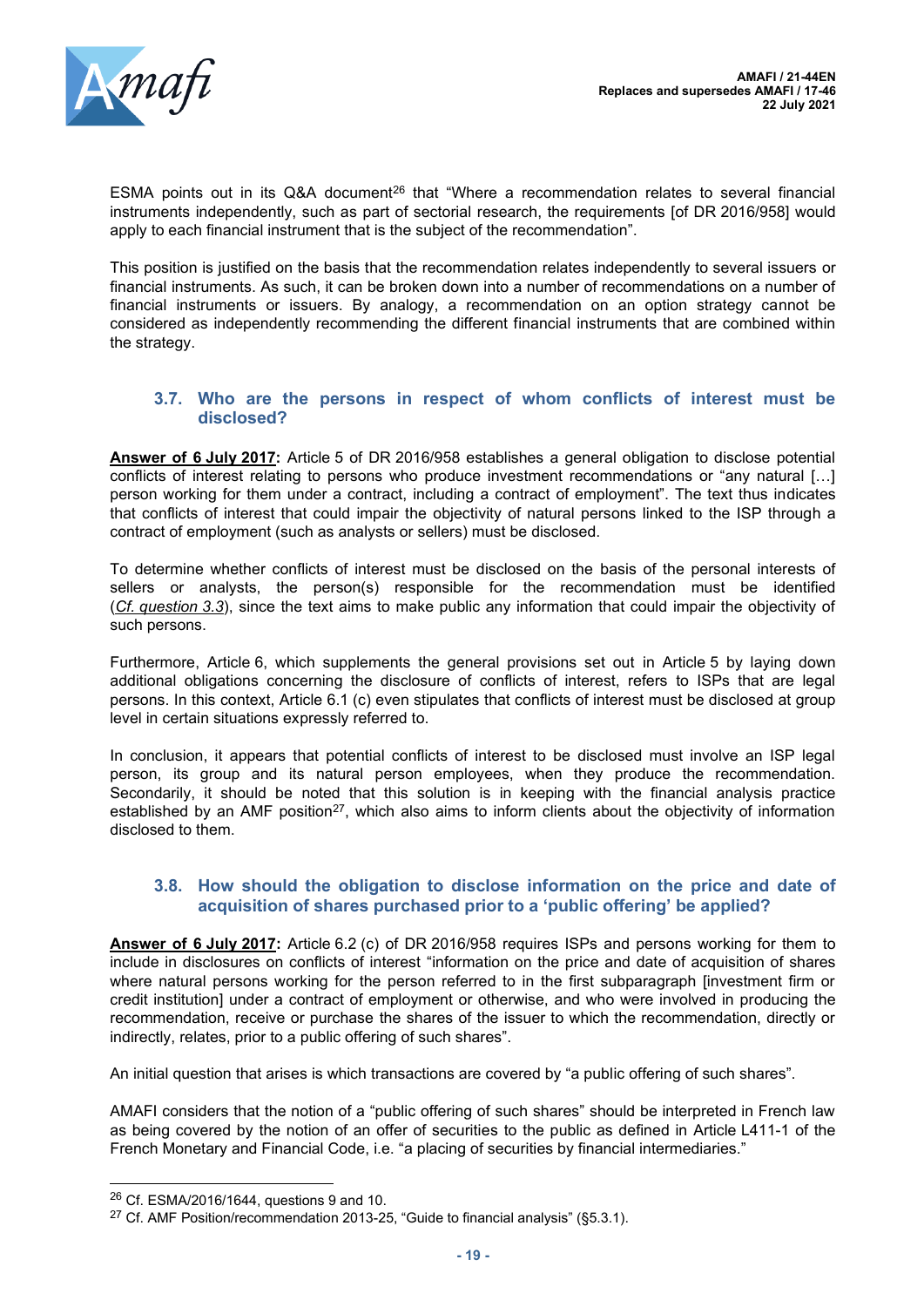

A second question relates to the period preceding such transactions denoted by the term "prior". In the absence of further clarification in the text itself, AMAFI considers that this period should be understood in relation to the objective being pursued. Recital 6 of DR 2016/958 stipulates that: "Disclosures of interests or conflicts of interest should be specific enough as to enable the recipient of the recommendation to take an informed view of the degree and nature of the interest or conflict of interest".The objective is thus to provide the recipients of the recommendation with relevant information so that they can assess its objectivity. AMAFI therefore considers that ISPs will be required to provide the relevant information about shares purchased prior to a public offering of securities if they deem such information pertinent in view of the degree and nature of the potential conflict of interest.

#### <span id="page-19-0"></span>**3.9. Can a communication relating to factual elements – for example, reiterating information required by regulations – be considered an investment recommendation?**

**Answer of 6 July 2017:** AMAFI has explained<sup>28</sup> that when a communication reiterates, even in summary form, information set out elsewhere in a KIID or prospectus, without distorting its factual presentation in those documents, it should not in principle be considered as recommending or suggesting an investment strategy<sup>29</sup>.

Similarly, as regards products distributed via private placement, communications containing only factual information and not suggesting an investment strategy cannot be considered investment recommendations. Moreover, this analysis has been confirmed by ESMA, which reiterates that a communication containing only factual information about a financial instrument or issuer is not considered an investment recommendation provided that it does not explicitly or implicitly recommend or suggest an investment strategy<sup>30</sup>.

<sup>28</sup> Cf. AMAFI/16-43.

<sup>&</sup>lt;sup>29</sup> ESMA confirmed this analysis in a feedback document it published following its consultation document appended to its final report on the MAR RTS of 28 September 2015 (cf. *ESMA/2015/1455,* §355).

<sup>30</sup> Cf. ESMA/2016/1644, question 5.